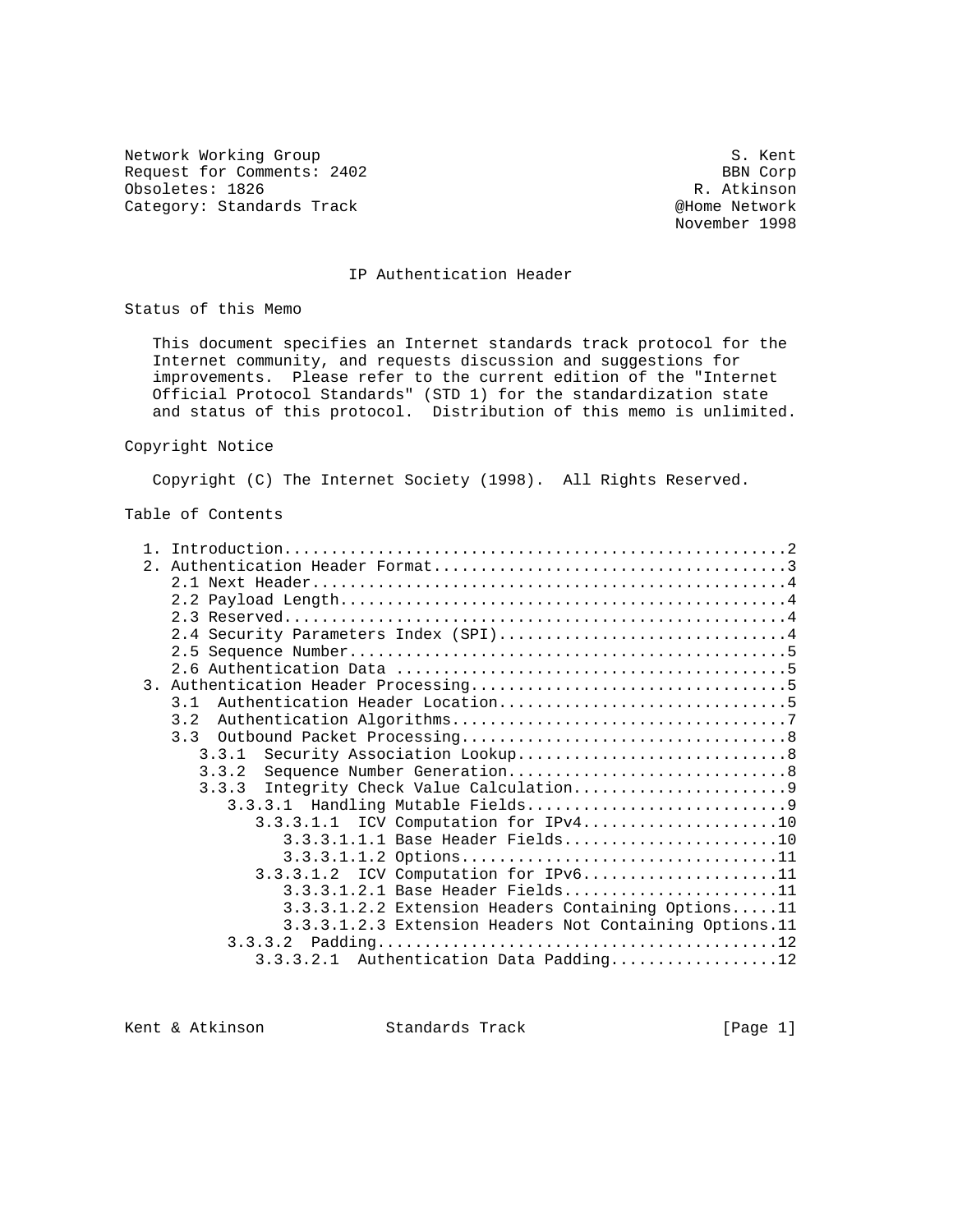| 3.3.3.2.2 Implicit Packet Padding12                        |
|------------------------------------------------------------|
| 3.3.4                                                      |
|                                                            |
| 3 4 1                                                      |
| Security Association Lookup13<br>3.4.2                     |
| Sequence Number Verification13<br>3.4.3                    |
| 3.4.4<br>Integrity Check Value Verification15              |
|                                                            |
|                                                            |
|                                                            |
|                                                            |
|                                                            |
| Appendix A -- Mutability of IP Options/Extension Headers18 |
|                                                            |
|                                                            |
|                                                            |
|                                                            |
|                                                            |
|                                                            |

#### 1. Introduction

 The IP Authentication Header (AH) is used to provide connectionless integrity and data origin authentication for IP datagrams (hereafter referred to as just "authentication"), and to provide protection against replays. This latter, optional service may be selected, by the receiver, when a Security Association is established. (Although the default calls for the sender to increment the Sequence Number used for anti-replay, the service is effective only if the receiver checks the Sequence Number.) AH provides authentication for as much of the IP header as possible, as well as for upper level protocol data. However, some IP header fields may change in transit and the value of these fields, when the packet arrives at the receiver, may not be predictable by the sender. The values of such fields cannot be protected by AH. Thus the protection provided to the IP header by AH is somewhat piecemeal.

 AH may be applied alone, in combination with the IP Encapsulating Security Payload (ESP) [KA97b], or in a nested fashion through the use of tunnel mode (see "Security Architecture for the Internet Protocol" [KA97a], hereafter referred to as the Security Architecture document). Security services can be provided between a pair of communicating hosts, between a pair of communicating security gateways, or between a security gateway and a host. ESP may be used to provide the same security services, and it also provides a confidentiality (encryption) service. The primary difference between the authentication provided by ESP and AH is the extent of the coverage. Specifically, ESP does not protect any IP header fields

Kent & Atkinson Standards Track [Page 2]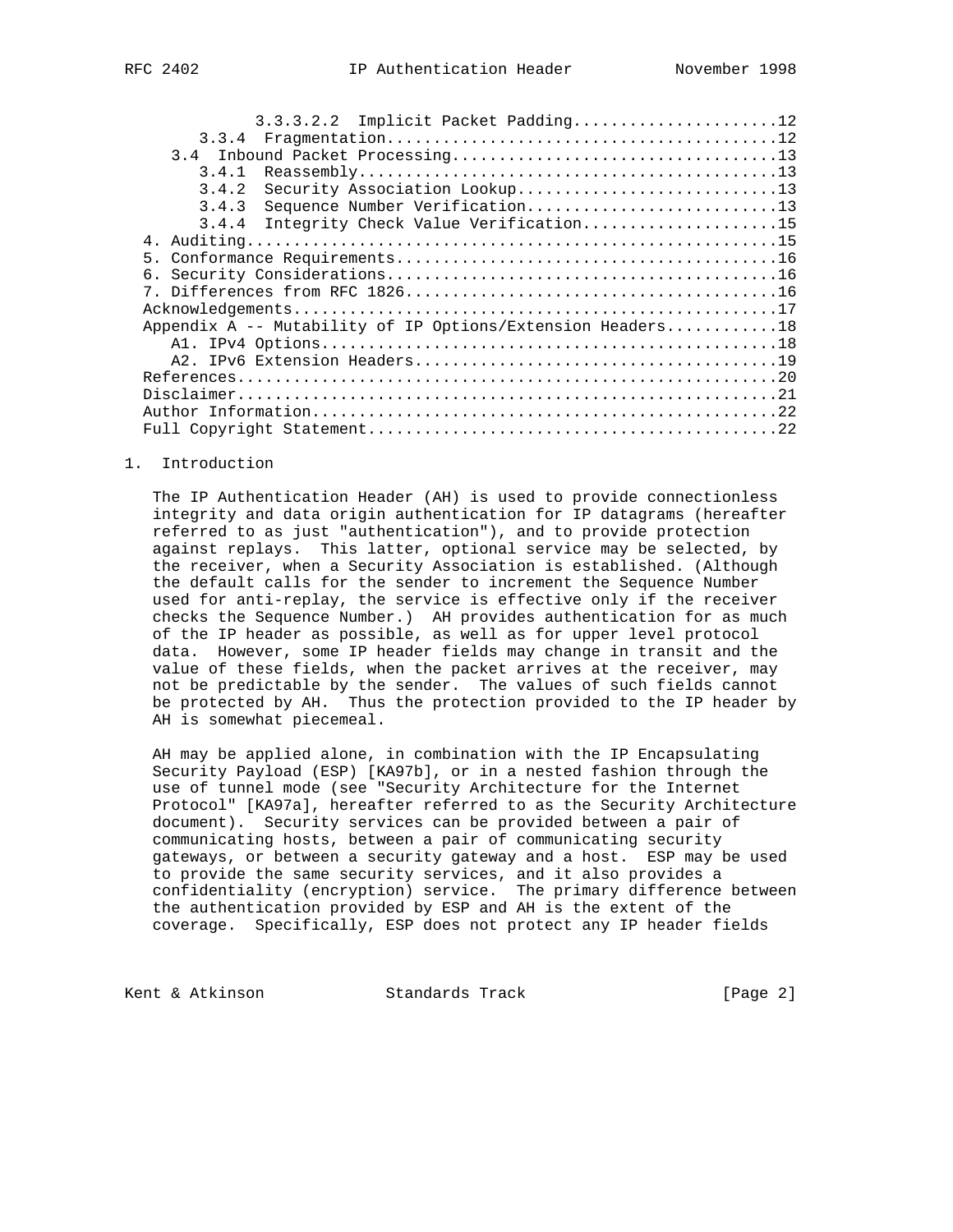unless those fields are encapsulated by ESP (tunnel mode). For more details on how to use AH and ESP in various network environments, see the Security Architecture document [KA97a].

 It is assumed that the reader is familiar with the terms and concepts described in the Security Architecture document. In particular, the reader should be familiar with the definitions of security services offered by AH and ESP, the concept of Security Associations, the ways in which AH can be used in conjunction with ESP, and the different key management options available for AH and ESP. (With regard to the last topic, the current key management options required for both AH and ESP are manual keying and automated keying via IKE [HC98].)

 The keywords MUST, MUST NOT, REQUIRED, SHALL, SHALL NOT, SHOULD, SHOULD NOT, RECOMMENDED, MAY, and OPTIONAL, when they appear in this document, are to be interpreted as described in RFC 2119 [Bra97].

## 2. Authentication Header Format

 The protocol header (IPv4, IPv6, or Extension) immediately preceding the AH header will contain the value 51 in its Protocol (IPv4) or Next Header (IPv6, Extension) field [STD-2].

|                       |                                 | 0 1 2 3 4 5 6 7 8 9 0 1 2 3 4 5 6 7 8 9 0 1 2 3 4 5 6 7 8 9 |          |  |  |  |  |  |  |  |
|-----------------------|---------------------------------|-------------------------------------------------------------|----------|--|--|--|--|--|--|--|
|                       |                                 |                                                             |          |  |  |  |  |  |  |  |
| Next Header           | Payload Len                     |                                                             | RESERVED |  |  |  |  |  |  |  |
|                       |                                 |                                                             |          |  |  |  |  |  |  |  |
|                       | Security Parameters Index (SPI) |                                                             |          |  |  |  |  |  |  |  |
|                       |                                 |                                                             |          |  |  |  |  |  |  |  |
| Sequence Number Field |                                 |                                                             |          |  |  |  |  |  |  |  |
|                       |                                 |                                                             |          |  |  |  |  |  |  |  |
|                       |                                 |                                                             |          |  |  |  |  |  |  |  |
|                       |                                 | Authentication Data (variable)                              |          |  |  |  |  |  |  |  |
|                       |                                 |                                                             |          |  |  |  |  |  |  |  |
|                       |                                 |                                                             |          |  |  |  |  |  |  |  |

 The following subsections define the fields that comprise the AH format. All the fields described here are mandatory, i.e., they are always present in the AH format and are included in the Integrity Check Value (ICV) computation (see Sections 2.6 and 3.3.3).

Kent & Atkinson Standards Track [Page 3]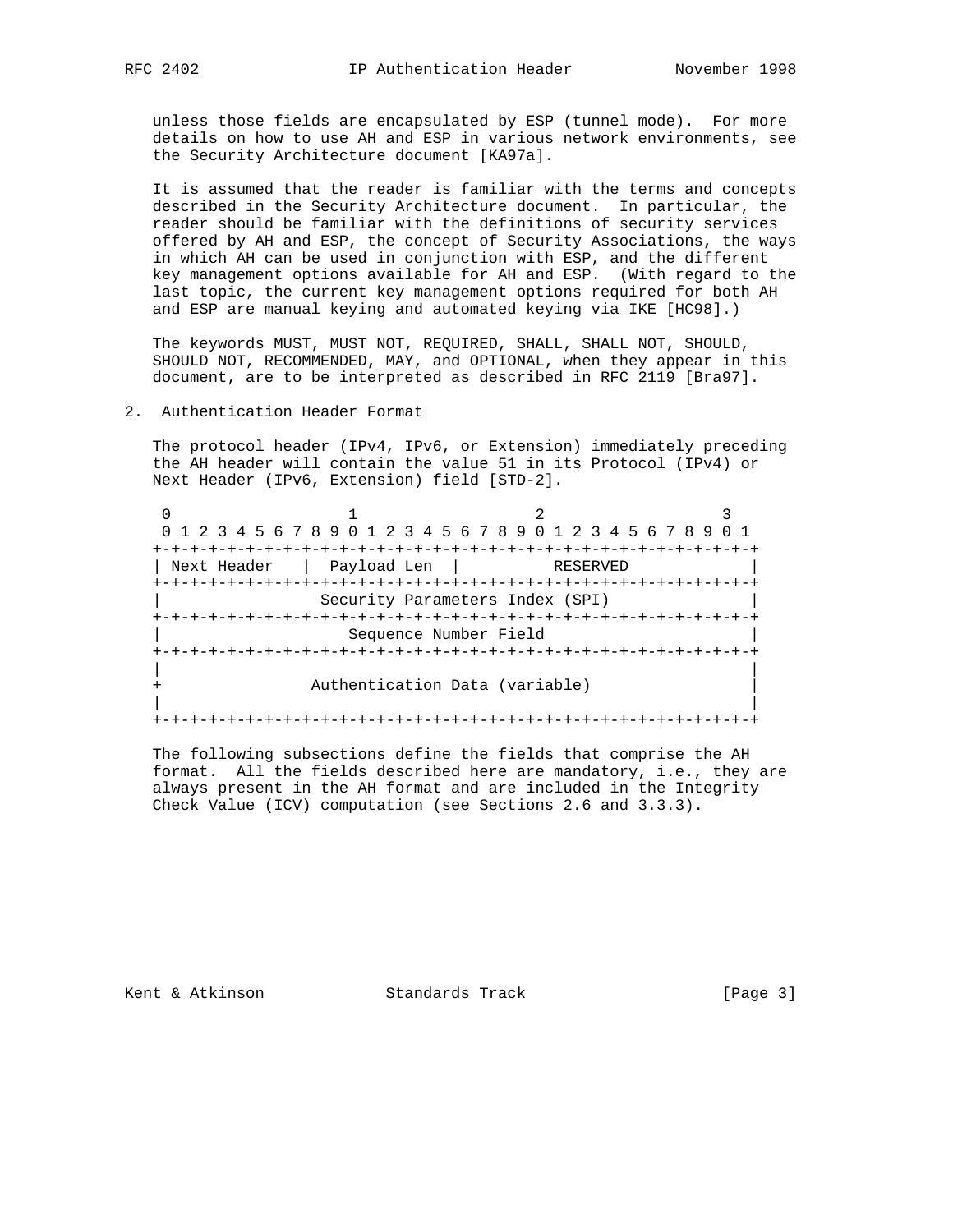# 2.1 Next Header

 The Next Header is an 8-bit field that identifies the type of the next payload after the Authentication Header. The value of this field is chosen from the set of IP Protocol Numbers defined in the most recent "Assigned Numbers" [STD-2] RFC from the Internet Assigned Numbers Authority (IANA).

## 2.2 Payload Length

 This 8-bit field specifies the length of AH in 32-bit words (4-byte units), minus "2". (All IPv6 extension headers, as per RFC 1883, encode the "Hdr Ext Len" field by first subtracting 1 (64-bit word) from the header length (measured in 64-bit words). AH is an IPv6 extension header. However, since its length is measured in 32-bit words, the "Payload Length" is calculated by subtracting 2 (32 bit words).) In the "standard" case of a 96-bit authentication value plus the 3 32-bit word fixed portion, this length field will be "4". A "null" authentication algorithm may be used only for debugging purposes. Its use would result in a "1" value for this field for IPv4 or a "2" for IPv6, as there would be no corresponding Authentication Data field (see Section 3.3.3.2.1 on "Authentication Data Padding").

2.3 Reserved

 This 16-bit field is reserved for future use. It MUST be set to "zero." (Note that the value is included in the Authentication Data calculation, but is otherwise ignored by the recipient.)

## 2.4 Security Parameters Index (SPI)

 The SPI is an arbitrary 32-bit value that, in combination with the destination IP address and security protocol (AH), uniquely identifies the Security Association for this datagram. The set of SPI values in the range 1 through 255 are reserved by the Internet Assigned Numbers Authority (IANA) for future use; a reserved SPI value will not normally be assigned by IANA unless the use of the assigned SPI value is specified in an RFC. It is ordinarily selected by the destination system upon establishment of an SA (see the Security Architecture document for more details).

 The SPI value of zero (0) is reserved for local, implementation specific use and MUST NOT be sent on the wire. For example, a key management implementation MAY use the zero SPI value to mean "No Security Association Exists" during the period when the IPsec implementation has requested that its key management entity establish a new SA, but the SA has not yet been established.

Kent & Atkinson Standards Track [Page 4]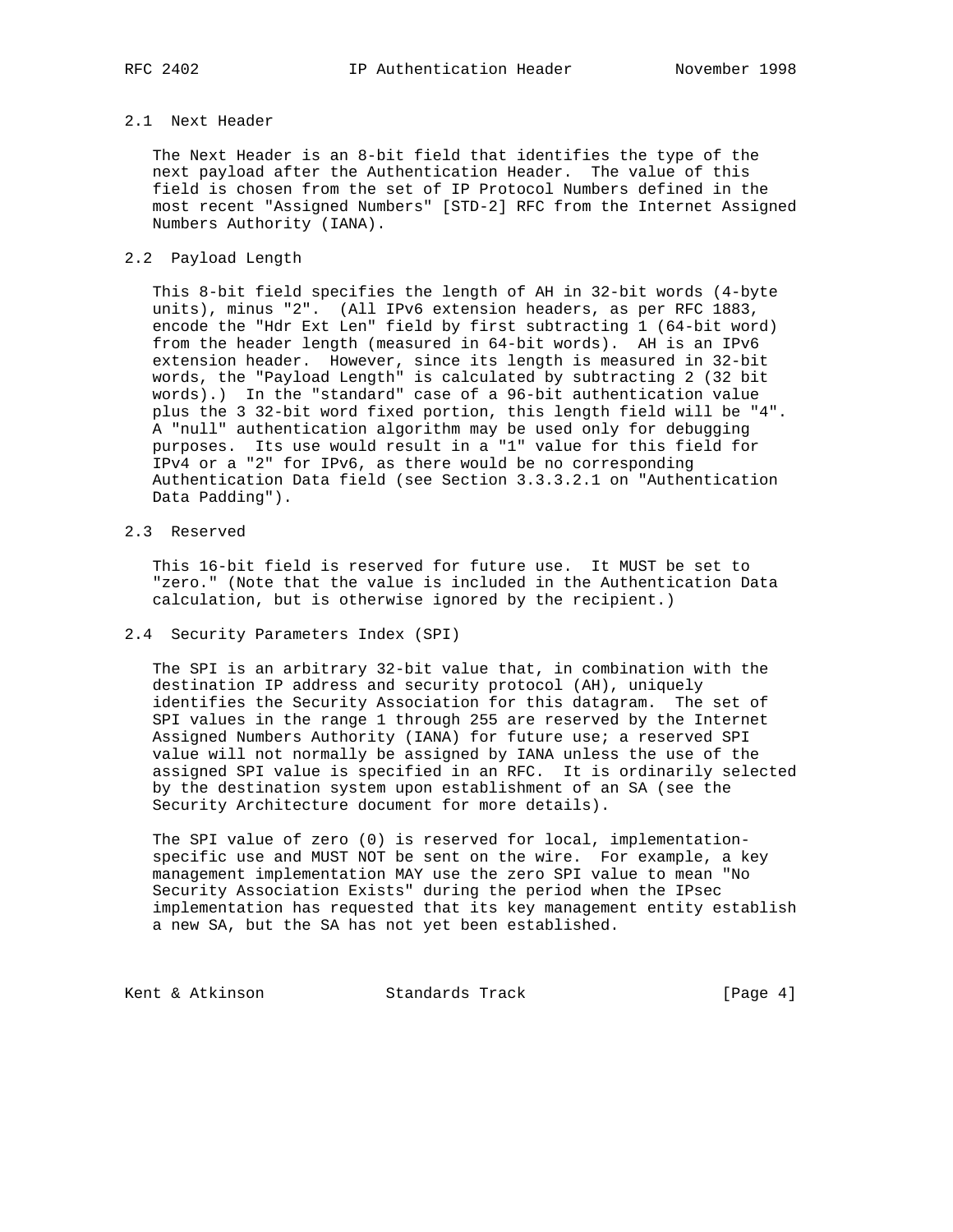## 2.5 Sequence Number

 This unsigned 32-bit field contains a monotonically increasing counter value (sequence number). It is mandatory and is always present even if the receiver does not elect to enable the anti-replay service for a specific SA. Processing of the Sequence Number field is at the discretion of the receiver, i.e., the sender MUST always transmit this field, but the receiver need not act upon it (see the discussion of Sequence Number Verification in the "Inbound Packet Processing" section below).

 The sender's counter and the receiver's counter are initialized to 0 when an SA is established. (The first packet sent using a given SA will have a Sequence Number of 1; see Section 3.3.2 for more details on how the Sequence Number is generated.) If anti-replay is enabled (the default), the transmitted Sequence Number must never be allowed to cycle. Thus, the sender's counter and the receiver's counter MUST be reset (by establishing a new SA and thus a new key) prior to the transmission of the 2^32nd packet on an SA.

## 2.6 Authentication Data

 This is a variable-length field that contains the Integrity Check Value (ICV) for this packet. The field must be an integral multiple of 32 bits in length. The details of the ICV computation are described in Section 3.3.2 below. This field may include explicit padding. This padding is included to ensure that the length of the AH header is an integral multiple of 32 bits (IPv4) or 64 bits (IPv6). All implementations MUST support such padding. Details of how to compute the required padding length are provided below. The authentication algorithm specification MUST specify the length of the ICV and the comparison rules and processing steps for validation.

## 3. Authentication Header Processing

## 3.1 Authentication Header Location

 Like ESP, AH may be employed in two ways: transport mode or tunnel mode. The former mode is applicable only to host implementations and provides protection for upper layer protocols, in addition to selected IP header fields. (In this mode, note that for "bump-in the-stack" or "bump-in-the-wire" implementations, as defined in the Security Architecture document, inbound and outbound IP fragments may require an IPsec implementation to perform extra IP reassembly/fragmentation in order to both conform to this specification and provide transparent IPsec support. Special care is required to perform such operations within these implementations when multiple interfaces are in use.)

Kent & Atkinson Standards Track [Page 5]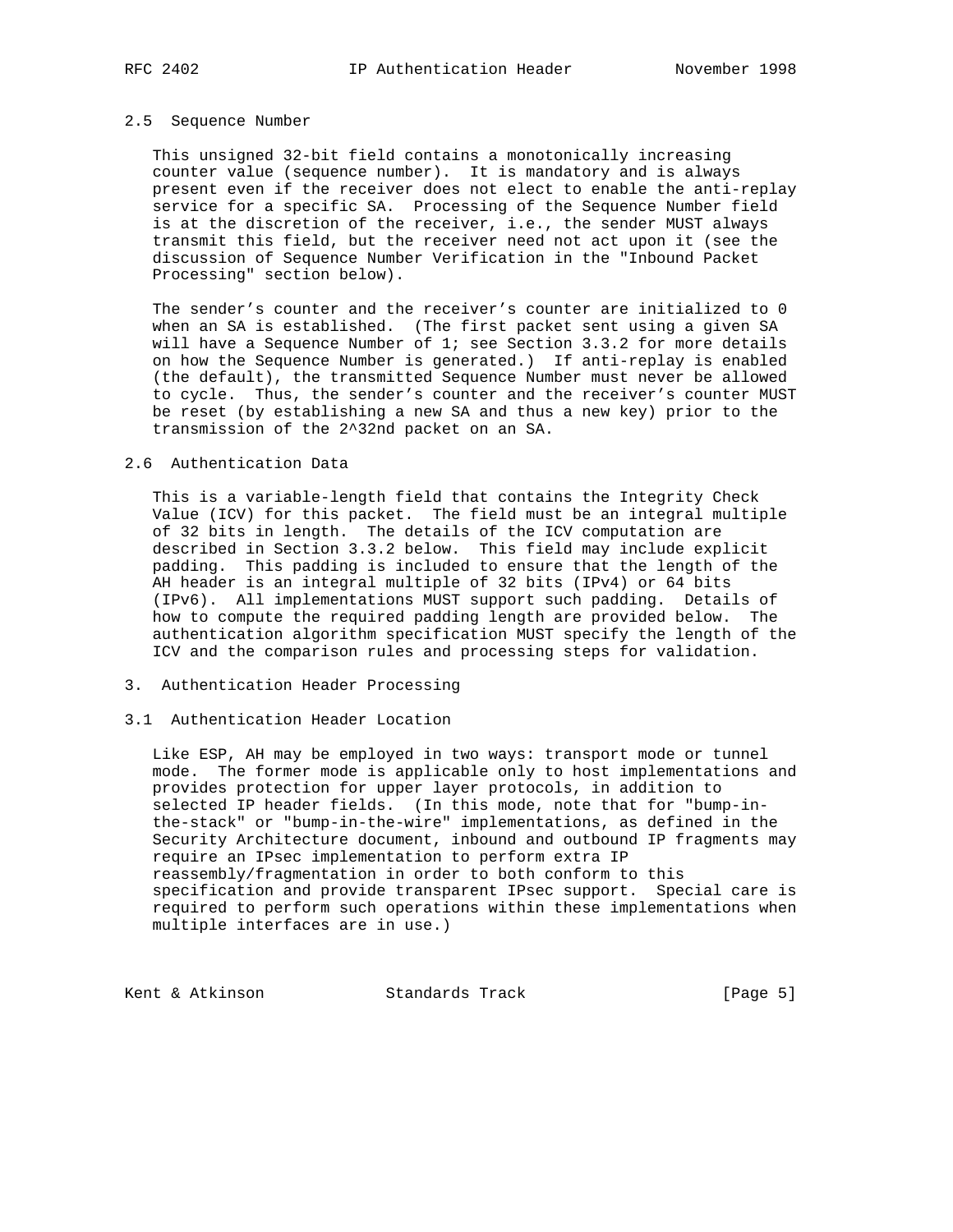In transport mode, AH is inserted after the IP header and before an upper layer protocol, e.g., TCP, UDP, ICMP, etc. or before any other IPsec headers that have already been inserted. In the context of IPv4, this calls for placing AH after the IP header (and any options that it contains), but before the upper layer protocol. (Note that the term "transport" mode should not be misconstrued as restricting its use to TCP and UDP. For example, an ICMP message MAY be sent using either "transport" mode or "tunnel" mode.) The following diagram illustrates AH transport mode positioning for a typical IPv4 packet, on a "before and after" basis.



 In the IPv6 context, AH is viewed as an end-to-end payload, and thus should appear after hop-by-hop, routing, and fragmentation extension headers. The destination options extension header(s) could appear either before or after the AH header depending on the semantics desired. The following diagram illustrates AH transport mode positioning for a typical IPv6 packet.

 BEFORE APPLYING AH --------------------------------------- IPv6 | | ext hdrs | | | | orig IP hdr |if present| TCP | Data | --------------------------------------- AFTER APPLYING AH ------------------------------------------------------------ IPv6 | | |hop-by-hop, dest\*, | | dest | | | |orig IP hdr |routing, fragment. | AH | opt\* | TCP | Data | ------------------------------------------------------------ |<---- authenticated except for mutable fields ----------->| \* = if present, could be before AH, after AH, or both

Kent & Atkinson Standards Track [Page 6]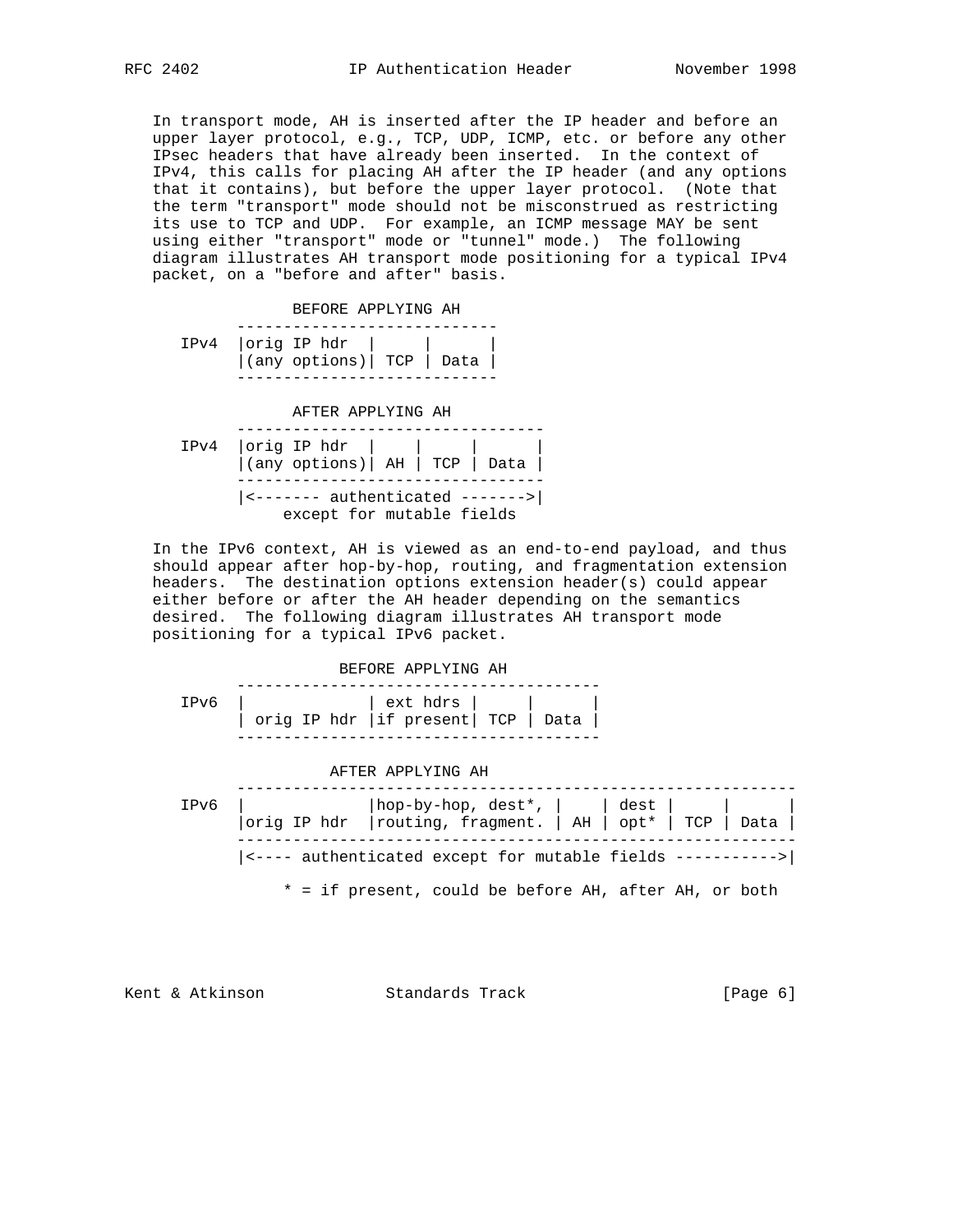ESP and AH headers can be combined in a variety of modes. The IPsec Architecture document describes the combinations of security associations that must be supported.

 Tunnel mode AH may be employed in either hosts or security gateways (or in so-called "bump-in-the-stack" or "bump-in-the-wire" implementations, as defined in the Security Architecture document). When AH is implemented in a security gateway (to protect transit traffic), tunnel mode must be used. In tunnel mode, the "inner" IP header carries the ultimate source and destination addresses, while an "outer" IP header may contain distinct IP addresses, e.g., addresses of security gateways. In tunnel mode, AH protects the entire inner IP packet, including the entire inner IP header. The position of AH in tunnel mode, relative to the outer IP header, is the same as for AH in transport mode. The following diagram illustrates AH tunnel mode positioning for typical IPv4 and IPv6 packets.

 ------------------------------------------------ IPv4 | new IP hdr\* | | orig IP hdr\* | | |  $|(any \text{ options})|$  AH  $|(any \text{ options})|$  TCP  $|$  Data  $|$  ------------------------------------------------ |<- authenticated except for mutable fields -->| in the new IP hdr -------------------------------------------------------------- IPv6 | | ext hdrs\*| | | ext hdrs\*| | | |new IP hdr\*|if present| AH |orig IP hdr\*|if present|TCP|Data| --------------------------------------------------------------  $|\left\langle -\right|$  authenticated except for mutable fields in new IP hdr  $|\left\langle -\right|$  \* = construction of outer IP hdr/extensions and modification of inner IP hdr/extensions is discussed below.

## 3.2 Authentication Algorithms

 The authentication algorithm employed for the ICV computation is specified by the SA. For point-to-point communication, suitable authentication algorithms include keyed Message Authentication Codes (MACs) based on symmetric encryption algorithms (e.g., DES) or on one-way hash functions (e.g., MD5 or SHA-1). For multicast communication, one-way hash algorithms combined with asymmetric signature algorithms are appropriate, though performance and space considerations currently preclude use of such algorithms. The mandatory-to-implement authentication algorithms are described in Section 5 "Conformance Requirements". Other algorithms MAY be supported.

Kent & Atkinson Standards Track [Page 7]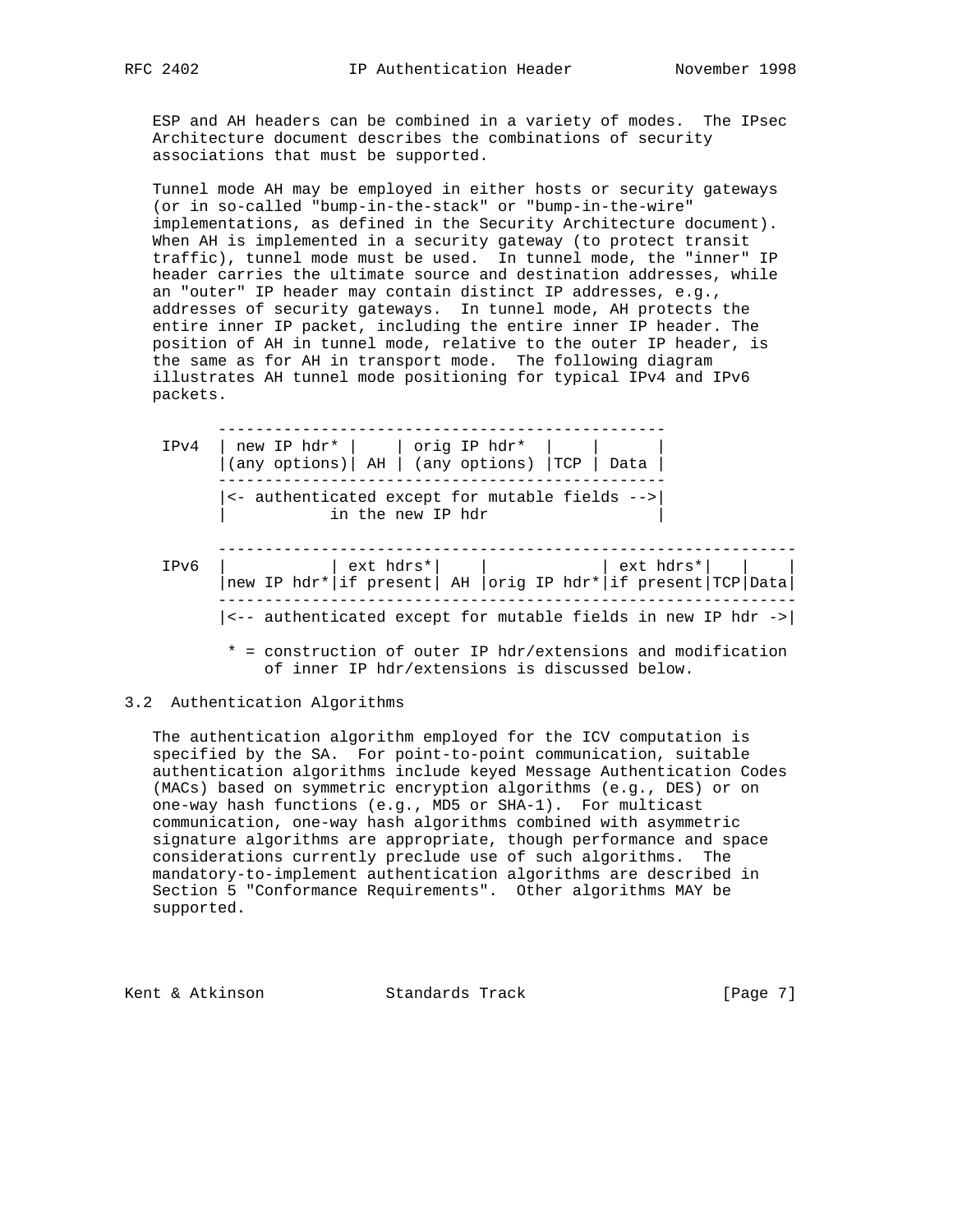## 3.3 Outbound Packet Processing

 In transport mode, the sender inserts the AH header after the IP header and before an upper layer protocol header, as described above. In tunnel mode, the outer and inner IP header/extensions can be inter-related in a variety of ways. The construction of the outer IP header/extensions during the encapsulation process is described in the Security Architecture document.

 If there is more than one IPsec header/extension required, the order of the application of the security headers MUST be defined by security policy. For simplicity of processing, each IPsec header SHOULD ignore the existence (i.e., not zero the contents or try to predict the contents) of IPsec headers to be applied later. (While a native IP or bump-in-the-stack implementation could predict the contents of later IPsec headers that it applies itself, it won't be possible for it to predict any IPsec headers added by a bump-in-the wire implementation between the host and the network.)

#### 3.3.1 Security Association Lookup

 AH is applied to an outbound packet only after an IPsec implementation determines that the packet is associated with an SA that calls for AH processing. The process of determining what, if any, IPsec processing is applied to outbound traffic is described in the Security Architecture document.

## 3.3.2 Sequence Number Generation

 The sender's counter is initialized to 0 when an SA is established. The sender increments the Sequence Number for this SA and inserts the new value into the Sequence Number Field. Thus the first packet sent using a given SA will have a Sequence Number of 1.

 If anti-replay is enabled (the default), the sender checks to ensure that the counter has not cycled before inserting the new value in the Sequence Number field. In other words, the sender MUST NOT send a packet on an SA if doing so would cause the Sequence Number to cycle. An attempt to transmit a packet that would result in Sequence Number overflow is an auditable event. (Note that this approach to Sequence Number management does not require use of modular arithmetic.)

 The sender assumes anti-replay is enabled as a default, unless otherwise notified by the receiver (see 3.4.3). Thus, if the counter has cycled, the sender will set up a new SA and key (unless the SA was configured with manual key management).

Kent & Atkinson Standards Track [Page 8]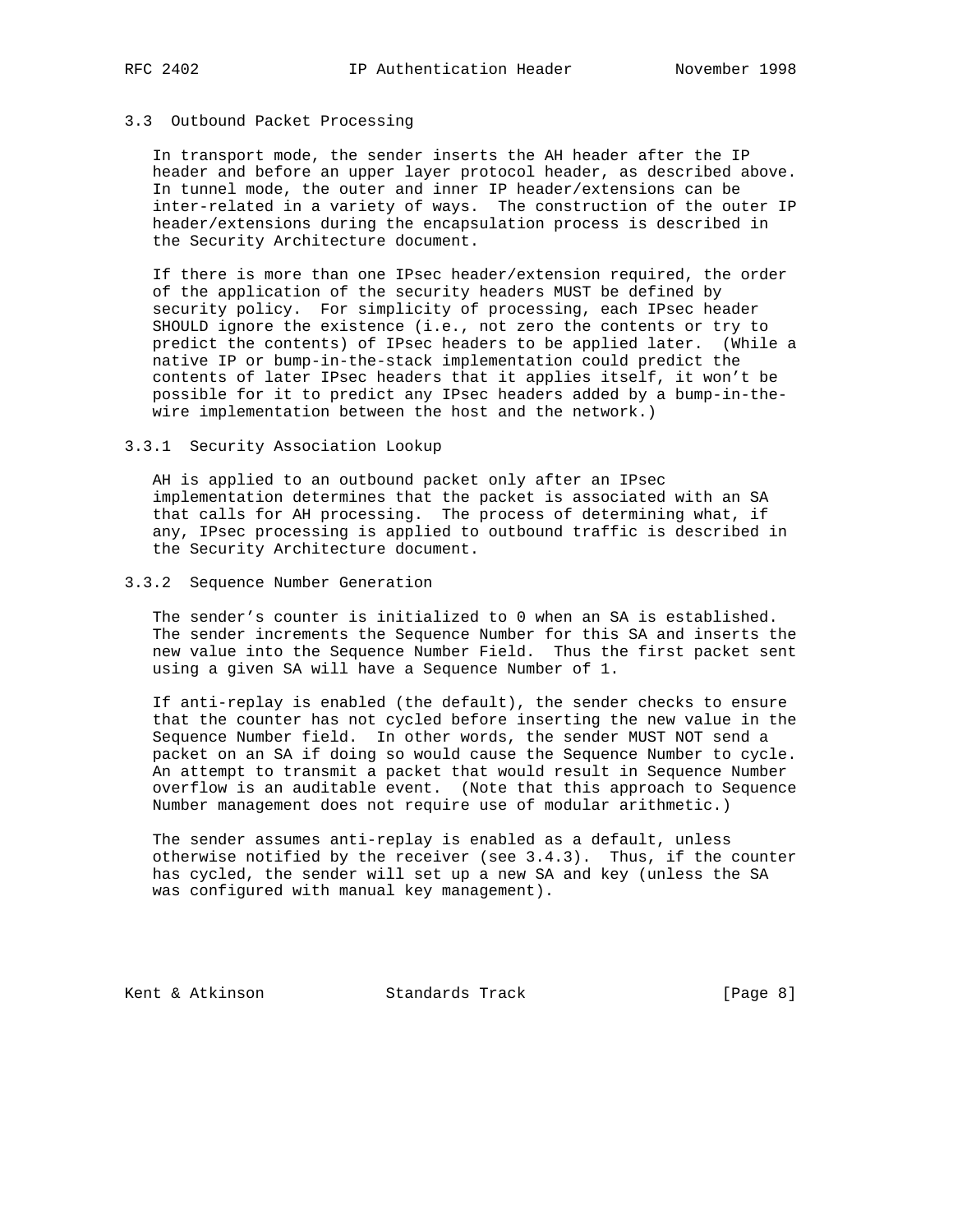If anti-replay is disabled, the sender does not need to monitor or reset the counter, e.g., in the case of manual key management (see Section 5.) However, the sender still increments the counter and when it reaches the maximum value, the counter rolls over back to zero.

## 3.3.3 Integrity Check Value Calculation

The AH ICV is computed over:

- o IP header fields that are either immutable in transit or that are predictable in value upon arrival at the endpoint for the AH SA
- o the AH header (Next Header, Payload Len, Reserved, SPI, Sequence Number, and the Authentication Data (which is set to zero for this computation), and explicit padding bytes (if any))
- o the upper level protocol data, which is assumed to be immutable in transit

## 3.3.3.1 Handling Mutable Fields

 If a field may be modified during transit, the value of the field is set to zero for purposes of the ICV computation. If a field is mutable, but its value at the (IPsec) receiver is predictable, then that value is inserted into the field for purposes of the ICV calculation. The Authentication Data field is also set to zero in preparation for this computation. Note that by replacing each field's value with zero, rather than omitting the field, alignment is preserved for the ICV calculation. Also, the zero-fill approach ensures that the length of the fields that are so handled cannot be changed during transit, even though their contents are not explicitly covered by the ICV.

 As a new extension header or IPv4 option is created, it will be defined in its own RFC and SHOULD include (in the Security Considerations section) directions for how it should be handled when calculating the AH ICV. If the IP (v4 or v6) implementation encounters an extension header that it does not recognize, it will discard the packet and send an ICMP message. IPsec will never see the packet. If the IPsec implementation encounters an IPv4 option that it does not recognize, it should zero the whole option, using the second byte of the option as the length. IPv6 options (in Destination extension headers or Hop by Hop extension header) contain a flag indicating mutability, which determines appropriate processing for such options.

Kent & Atkinson Standards Track [Page 9]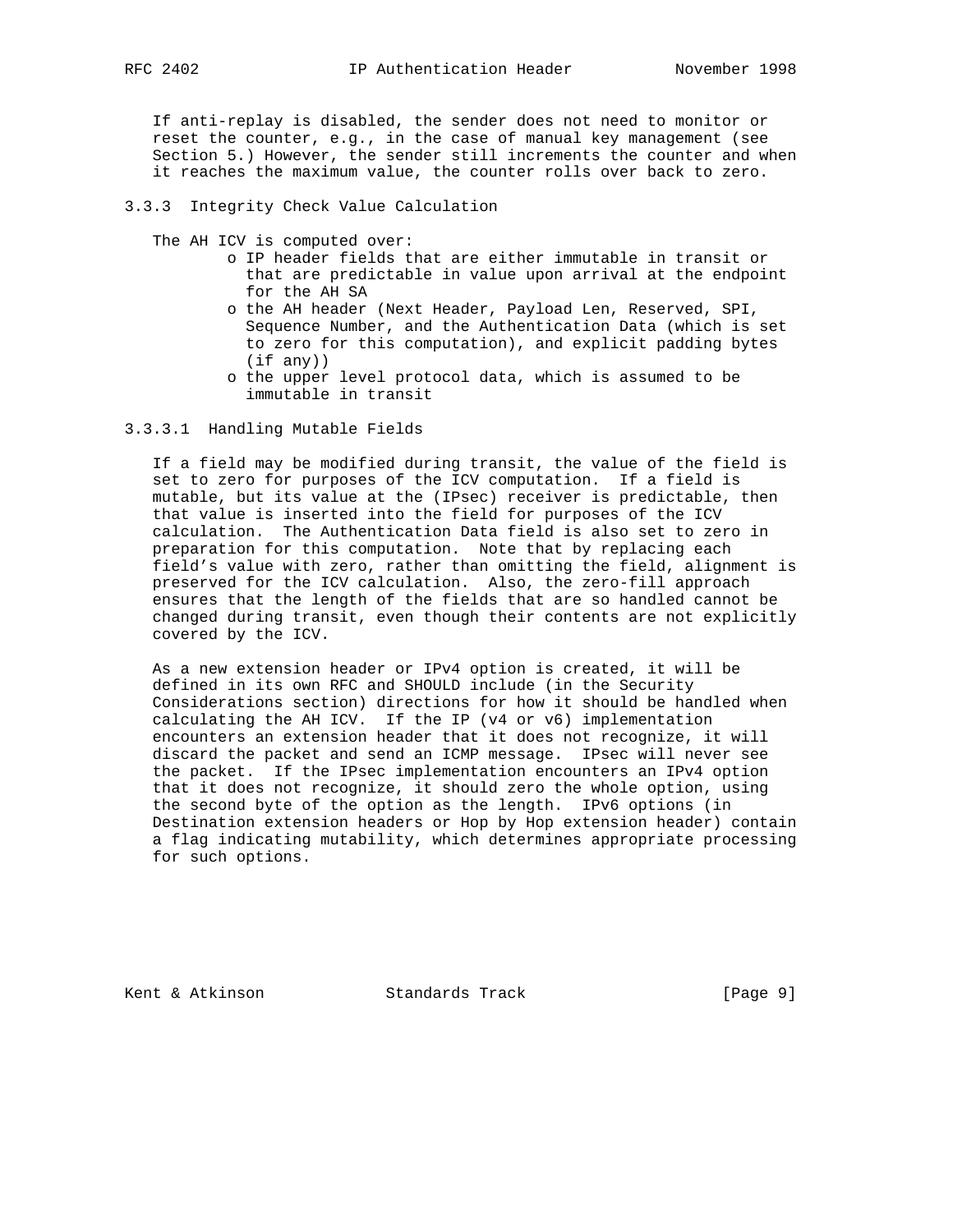3.3.3.1.1.1 Base Header Fields

3.3.3.1.1 ICV Computation for IPv4

The IPv4 base header fields are classified as follows:

Immutable

 Version Internet Header Length Total Length Identification Protocol (This should be the value for AH.) Source Address Destination Address (without loose or strict source routing)

 Mutable but predictable Destination Address (with loose or strict source routing)

 Mutable (zeroed prior to ICV calculation) Type of Service (TOS) Flags Fragment Offset Time to Live (TTL) Header Checksum

- TOS -- This field is excluded because some routers are known to change the value of this field, even though the IP specification does not consider TOS to be a mutable header field.
- Flags -- This field is excluded since an intermediate router might set the DF bit, even if the source did not select it.
- Fragment Offset -- Since AH is applied only to non-fragmented IP packets, the Offset Field must always be zero, and thus it is excluded (even though it is predictable).
- TTL -- This is changed en-route as a normal course of processing by routers, and thus its value at the receiver is not predictable by the sender.
- Header Checksum -- This will change if any of these other fields changes, and thus its value upon reception cannot be predicted by the sender.

Kent & Atkinson Standards Track [Page 10]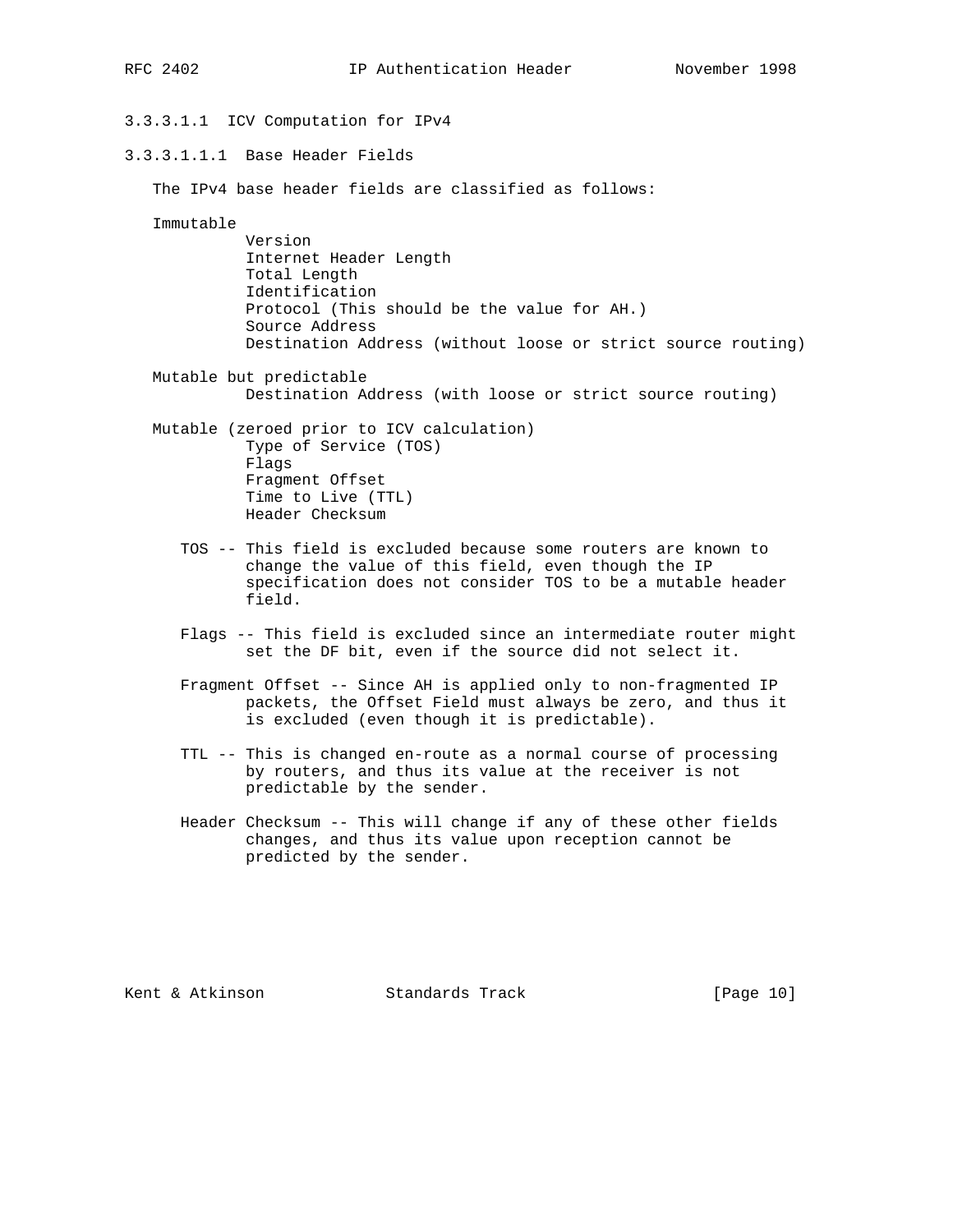3.3.3.1.1.2 Options

 For IPv4 (unlike IPv6), there is no mechanism for tagging options as mutable in transit. Hence the IPv4 options are explicitly listed in Appendix A and classified as immutable, mutable but predictable, or mutable. For IPv4, the entire option is viewed as a unit; so even though the type and length fields within most options are immutable in transit, if an option is classified as mutable, the entire option is zeroed for ICV computation purposes.

3.3.3.1.2 ICV Computation for IPv6

3.3.3.1.2.1 Base Header Fields

The IPv6 base header fields are classified as follows:

Immutable

 Version Payload Length Next Header (This should be the value for AH.) Source Address Destination Address (without Routing Extension Header)

 Mutable but predictable Destination Address (with Routing Extension Header)

 Mutable (zeroed prior to ICV calculation) Class Flow Label Hop Limit

3.3.3.1.2.2 Extension Headers Containing Options

 IPv6 options in the Hop-by-Hop and Destination Extension Headers contain a bit that indicates whether the option might change (unpredictably) during transit. For any option for which contents may change en-route, the entire "Option Data" field must be treated as zero-valued octets when computing or verifying the ICV. The Option Type and Opt Data Len are included in the ICV calculation. All options for which the bit indicates immutability are included in the ICV calculation. See the IPv6 specification [DH95] for more information.

3.3.3.1.2.3 Extension Headers Not Containing Options

 The IPv6 extension headers that do not contain options are explicitly listed in Appendix A and classified as immutable, mutable but predictable, or mutable.

Kent & Atkinson Standards Track [Page 11]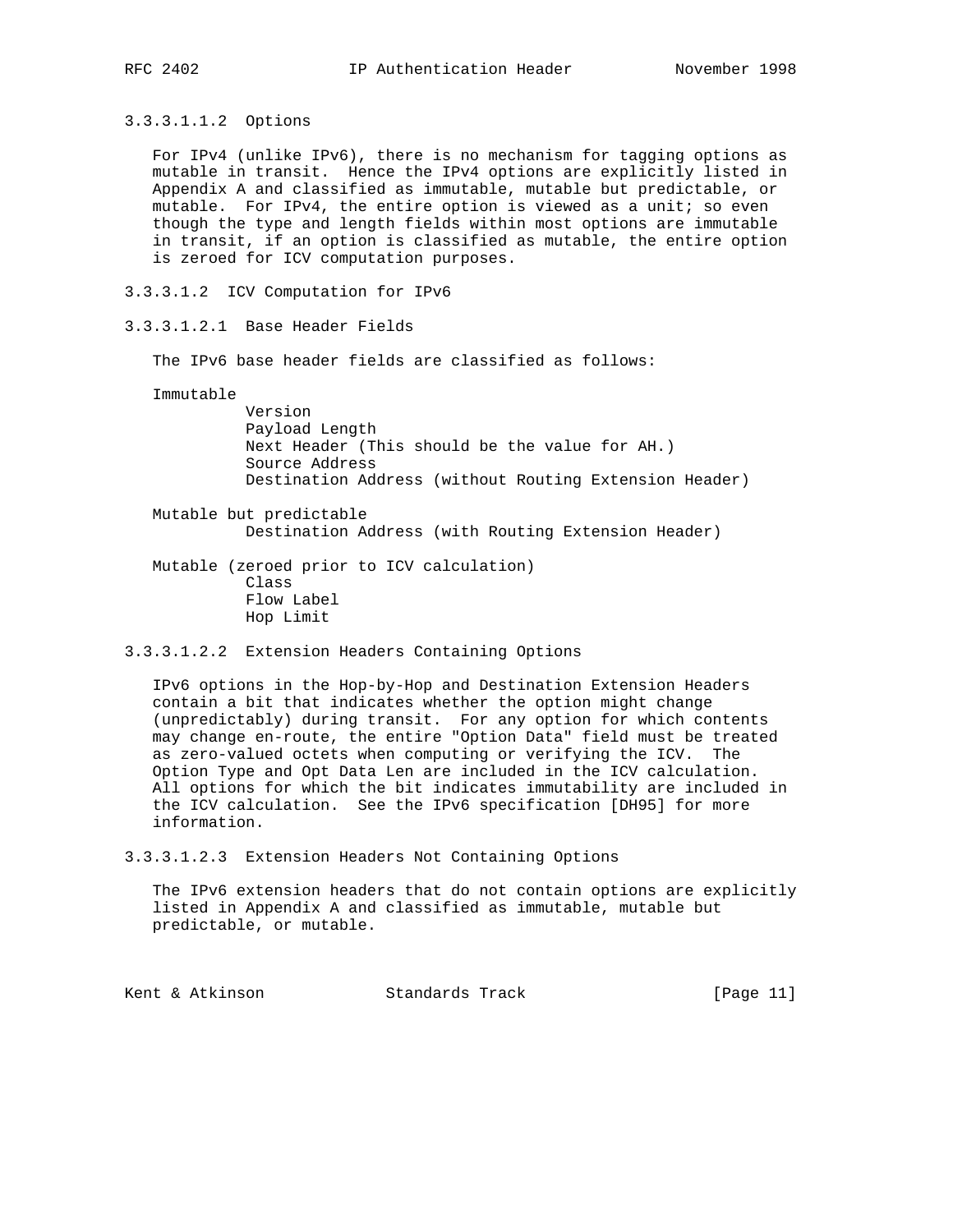# 3.3.3.2 Padding

3.3.3.2.1 Authentication Data Padding

 As mentioned in section 2.6, the Authentication Data field explicitly includes padding to ensure that the AH header is a multiple of 32 bits (IPv4) or 64 bits (IPv6). If padding is required, its length is determined by two factors:

- the length of the ICV
- the IP protocol version (v4 or v6)

 For example, if the output of the selected algorithm is 96-bits, no padding is required for either IPv4 or for IPv6. However, if a different length ICV is generated, due to use of a different algorithm, then padding may be required depending on the length and IP protocol version. The content of the padding field is arbitrarily selected by the sender. (The padding is arbitrary, but need not be random to achieve security.) These padding bytes are included in the Authentication Data calculation, counted as part of the Payload Length, and transmitted at the end of the Authentication Data field to enable the receiver to perform the ICV calculation.

3.3.3.2.2 Implicit Packet Padding

 For some authentication algorithms, the byte string over which the ICV computation is performed must be a multiple of a blocksize specified by the algorithm. If the IP packet length (including AH) does not match the blocksize requirements for the algorithm, implicit padding MUST be appended to the end of the packet, prior to ICV computation. The padding octets MUST have a value of zero. The blocksize (and hence the length of the padding) is specified by the algorithm specification. This padding is not transmitted with the packet. Note that MD5 and SHA-1 are viewed as having a 1-byte blocksize because of their internal padding conventions.

3.3.4 Fragmentation

 If required, IP fragmentation occurs after AH processing within an IPsec implementation. Thus, transport mode AH is applied only to whole IP datagrams (not to IP fragments). An IP packet to which AH has been applied may itself be fragmented by routers en route, and such fragments must be reassembled prior to AH processing at a receiver. In tunnel mode, AH is applied to an IP packet, the payload of which may be a fragmented IP packet. For example, a security gateway or a "bump-in-the-stack" or "bump-in-the-wire" IPsec implementation (see the Security Architecture document for details) may apply tunnel mode AH to such fragments.

Kent & Atkinson Standards Track [Page 12]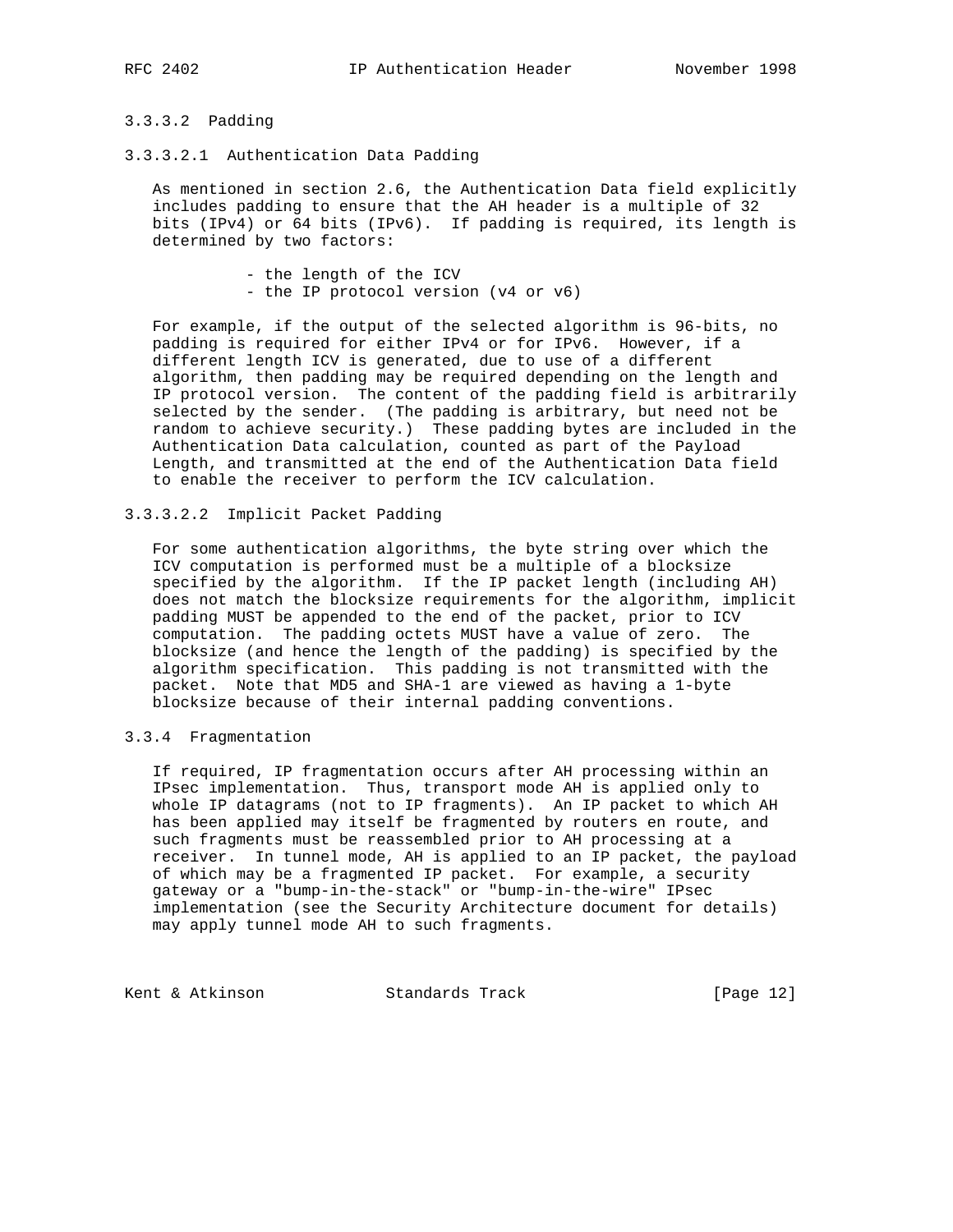## 3.4 Inbound Packet Processing

 If there is more than one IPsec header/extension present, the processing for each one ignores (does not zero, does not use) any IPsec headers applied subsequent to the header being processed.

#### 3.4.1 Reassembly

 If required, reassembly is performed prior to AH processing. If a packet offered to AH for processing appears to be an IP fragment, i.e., the OFFSET field is non-zero or the MORE FRAGMENTS flag is set, the receiver MUST discard the packet; this is an auditable event. The audit log entry for this event SHOULD include the SPI value, date/time, Source Address, Destination Address, and (in IPv6) the Flow ID.

 NOTE: For packet reassembly, the current IPv4 spec does NOT require either the zero'ing of the OFFSET field or the clearing of the MORE FRAGMENTS flag. In order for a reassembled packet to be processed by IPsec (as opposed to discarded as an apparent fragment), the IP code must do these two things after it reassembles a packet.

## 3.4.2 Security Association Lookup

 Upon receipt of a packet containing an IP Authentication Header, the receiver determines the appropriate (unidirectional) SA, based on the destination IP address, security protocol (AH), and the SPI. (This process is described in more detail in the Security Architecture document.) The SA indicates whether the Sequence Number field will be checked, specifies the algorithm(s) employed for ICV computation, and indicates the key(s) required to validate the ICV.

 If no valid Security Association exists for this session (e.g., the receiver has no key), the receiver MUST discard the packet; this is an auditable event. The audit log entry for this event SHOULD include the SPI value, date/time, Source Address, Destination Address, and (in IPv6) the Flow ID.

## 3.4.3 Sequence Number Verification

 All AH implementations MUST support the anti-replay service, though its use may be enabled or disabled by the receiver on a per-SA basis. (Note that there are no provisions for managing transmitted Sequence Number values among multiple senders directing traffic to a single SA (irrespective of whether the destination address is unicast, broadcast, or multicast). Thus the anti-replay service SHOULD NOT be used in a multi-sender environment that employs a single SA.)

Kent & Atkinson Standards Track [Page 13]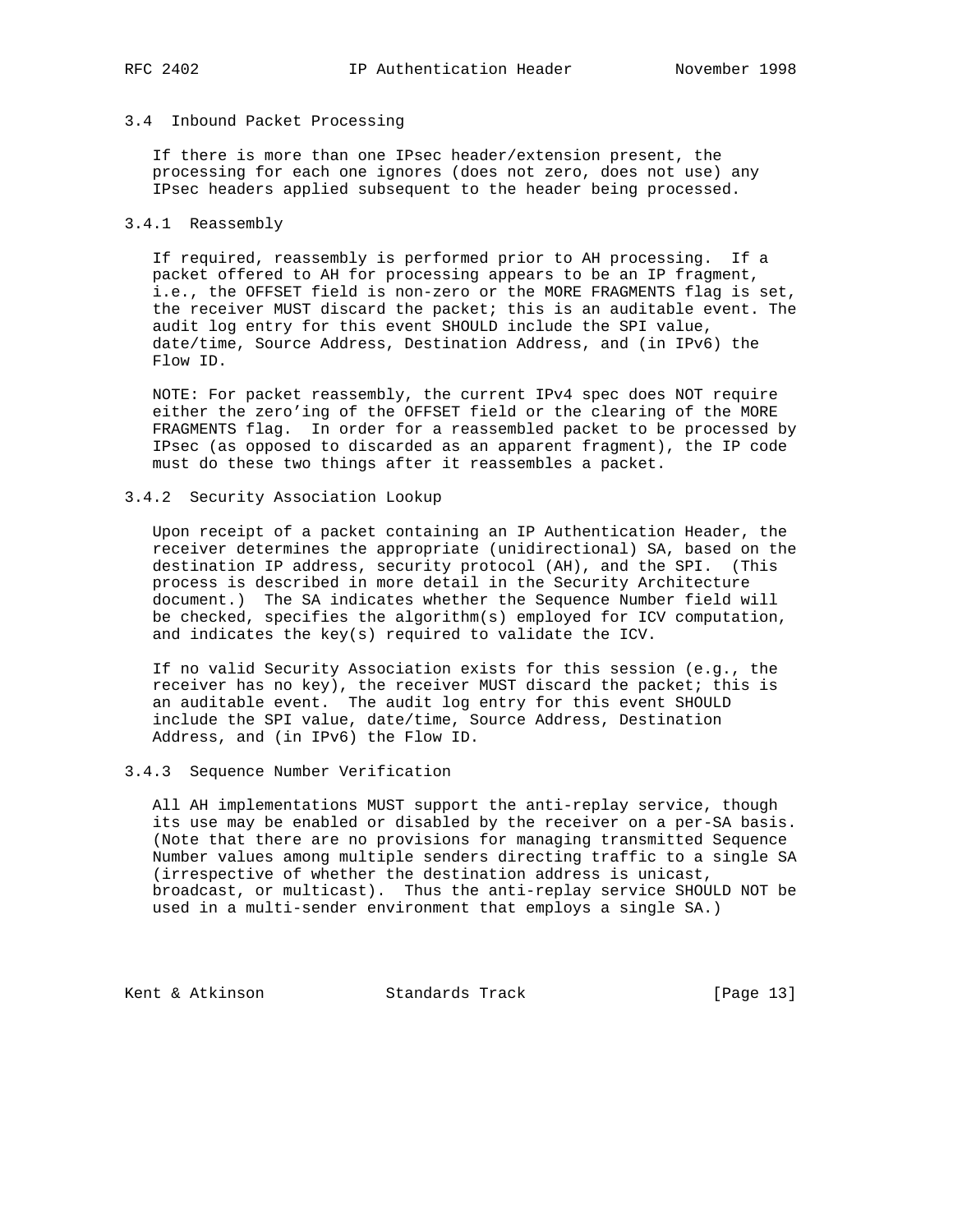If the receiver does not enable anti-replay for an SA, no inbound checks are performed on the Sequence Number. However, from the perspective of the sender, the default is to assume that anti-replay is enabled at the receiver. To avoid having the sender do unnecessary sequence number monitoring and SA setup (see section 3.3.2), if an SA establishment protocol such as IKE is employed, the receiver SHOULD notify the sender, during SA establishment, if the receiver will not provide anti-replay protection.

 If the receiver has enabled the anti-replay service for this SA, the receiver packet counter for the SA MUST be initialized to zero when the SA is established. For each received packet, the receiver MUST verify that the packet contains a Sequence Number that does not duplicate the Sequence Number of any other packets received during the life of this SA. This SHOULD be the first AH check applied to a packet after it has been matched to an SA, to speed rejection of duplicate packets.

 Duplicates are rejected through the use of a sliding receive window. (How the window is implemented is a local matter, but the following text describes the functionality that the implementation must exhibit.) A MINIMUM window size of 32 MUST be supported; but a window size of 64 is preferred and SHOULD be employed as the default. Another window size (larger than the MINIMUM) MAY be chosen by the receiver. (The receiver does NOT notify the sender of the window size.)

 The "right" edge of the window represents the highest, validated Sequence Number value received on this SA. Packets that contain Sequence Numbers lower than the "left" edge of the window are rejected. Packets falling within the window are checked against a list of received packets within the window. An efficient means for performing this check, based on the use of a bit mask, is described in the Security Architecture document.

 If the received packet falls within the window and is new, or if the packet is to the right of the window, then the receiver proceeds to ICV verification. If the ICV validation fails, the receiver MUST discard the received IP datagram as invalid; this is an auditable event. The audit log entry for this event SHOULD include the SPI value, date/time, Source Address, Destination Address, the Sequence Number, and (in IPv6) the Flow ID. The receive window is updated only if the ICV verification succeeds.

Kent & Atkinson Standards Track [Page 14]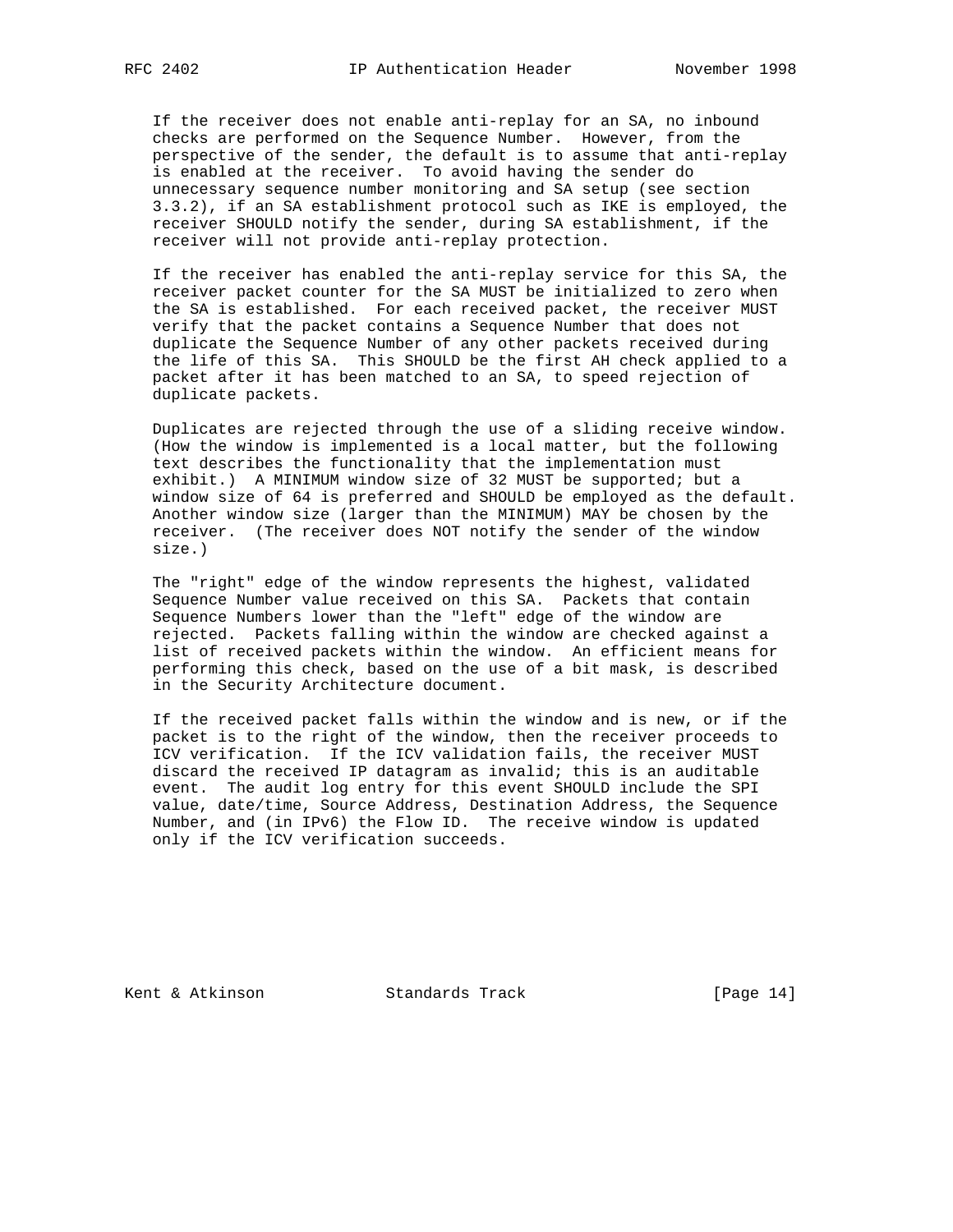DISCUSSION:

 Note that if the packet is either inside the window and new, or is outside the window on the "right" side, the receiver MUST authenticate the packet before updating the Sequence Number window data.

# 3.4.4 Integrity Check Value Verification

 The receiver computes the ICV over the appropriate fields of the packet, using the specified authentication algorithm, and verifies that it is the same as the ICV included in the Authentication Data field of the packet. Details of the computation are provided below.

 If the computed and received ICV's match, then the datagram is valid, and it is accepted. If the test fails, then the receiver MUST discard the received IP datagram as invalid; this is an auditable event. The audit log entry SHOULD include the SPI value, date/time received, Source Address, Destination Address, and (in IPv6) the Flow ID.

#### DISCUSSION:

 Begin by saving the ICV value and replacing it (but not any Authentication Data padding) with zero. Zero all other fields that may have been modified during transit. (See section 3.3.3.1 for a discussion of which fields are zeroed before performing the ICV calculation.) Check the overall length of the packet, and if it requires implicit padding based on the requirements of the authentication algorithm, append zero-filled bytes to the end of the packet as required. Perform the ICV computation and compare the result with the saved value, using the comparison rules defined by the algorithm specification. (For example, if a digital signature and one-way hash are used for the ICV computation, the matching process is more complex.)

# 4. Auditing

 Not all systems that implement AH will implement auditing. However, if AH is incorporated into a system that supports auditing, then the AH implementation MUST also support auditing and MUST allow a system administrator to enable or disable auditing for AH. For the most part, the granularity of auditing is a local matter. However, several auditable events are identified in this specification and for each of these events a minimum set of information that SHOULD be included in an audit log is defined. Additional information also MAY be included in the audit log for each of these events, and additional events, not explicitly called out in this specification, also MAY

Kent & Atkinson Standards Track [Page 15]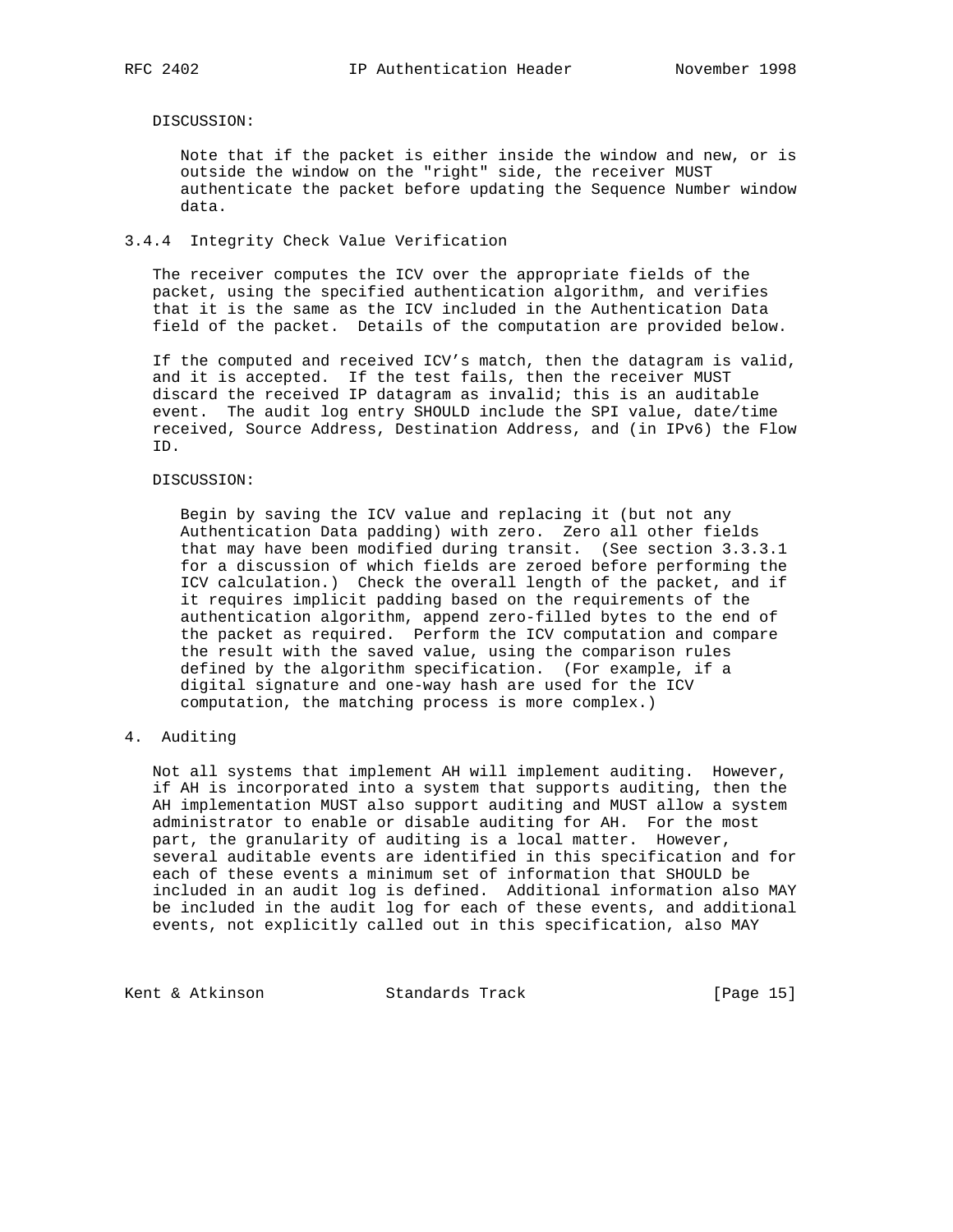result in audit log entries. There is no requirement for the receiver to transmit any message to the purported sender in response to the detection of an auditable event, because of the potential to induce denial of service via such action.

5. Conformance Requirements

 Implementations that claim conformance or compliance with this specification MUST fully implement the AH syntax and processing described here and MUST comply with all requirements of the Security Architecture document. If the key used to compute an ICV is manually distributed, correct provision of the anti-replay service would require correct maintenance of the counter state at the sender, until the key is replaced, and there likely would be no automated recovery provision if counter overflow were imminent. Thus a compliant implementation SHOULD NOT provide this service in conjunction with SAs that are manually keyed. A compliant AH implementation MUST support the following mandatory-to-implement algorithms:

- HMAC with MD5 [MG97a] - HMAC with SHA-1 [MG97b]
- 6. Security Considerations

 Security is central to the design of this protocol, and these security considerations permeate the specification. Additional security-relevant aspects of using the IPsec protocol are discussed in the Security Architecture document.

7. Differences from RFC 1826

 This specification of AH differs from RFC 1826 [ATK95] in several important respects, but the fundamental features of AH remain intact. One goal of the revision of RFC 1826 was to provide a complete framework for AH, with ancillary RFCs required only for algorithm specification. For example, the anti-replay service is now an integral, mandatory part of AH, not a feature of a transform defined in another RFC. Carriage of a sequence number to support this service is now required at all times. The default algorithms required for interoperability have been changed to HMAC with MD5 or SHA-1 (vs. keyed MD5), for security reasons. The list of IPv4 header fields excluded from the ICV computation has been expanded to include the OFFSET and FLAGS fields.

 Another motivation for revision was to provide additional detail and clarification of subtle points. This specification provides rationale for exclusion of selected IPv4 header fields from AH coverage and provides examples on positioning of AH in both the IPv4

Kent & Atkinson Standards Track [Page 16]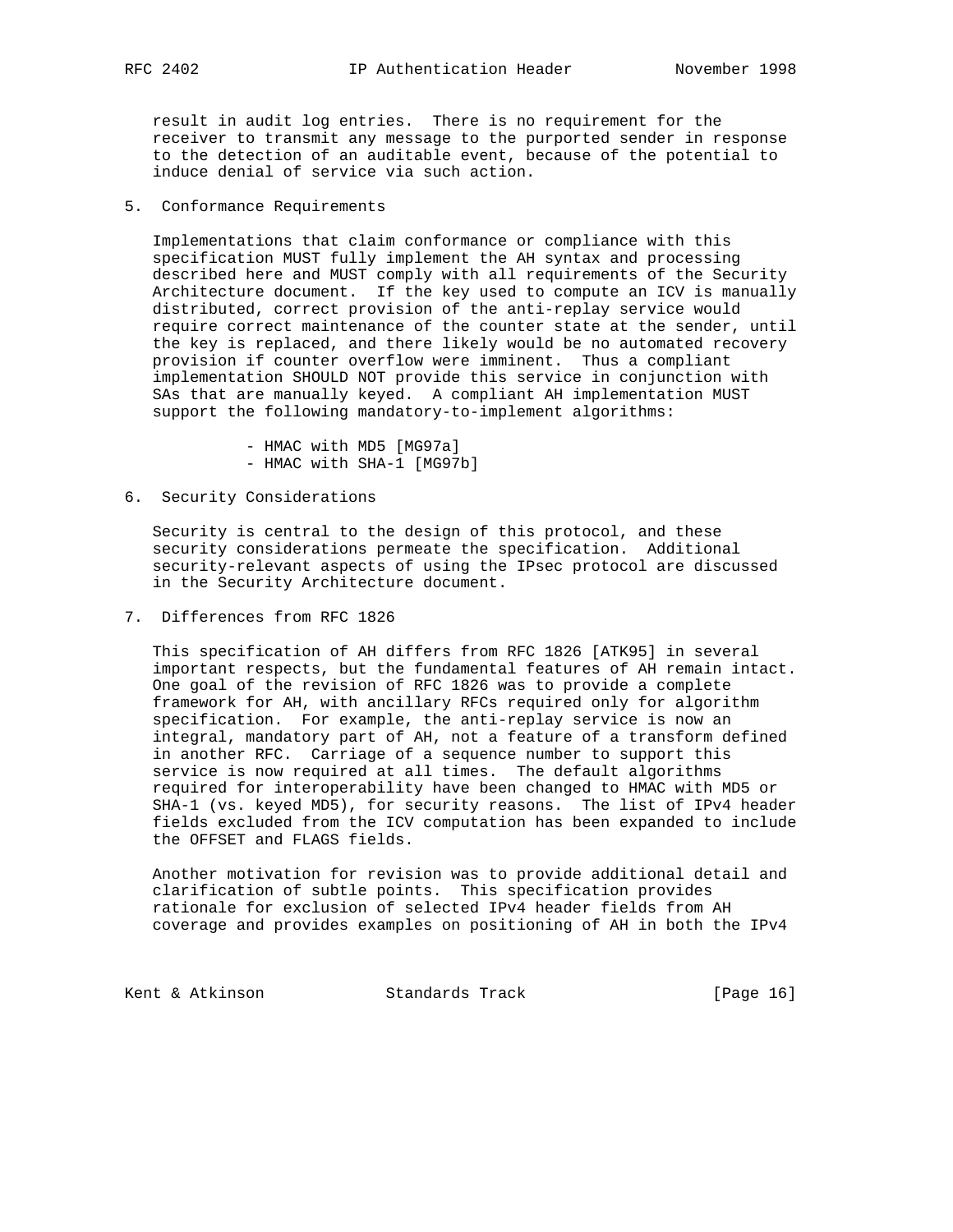and v6 contexts. Auditing requirements have been clarified in this version of the specification. Tunnel mode AH was mentioned only in passing in RFC 1826, but now is a mandatory feature of AH. Discussion of interactions with key management and with security labels have been moved to the Security Architecture document.

## Acknowledgements

 For over 3 years, this document has evolved through multiple versions and iterations. During this time, many people have contributed significant ideas and energy to the process and the documents themselves. The authors would like to thank Karen Seo for providing extensive help in the review, editing, background research, and coordination for this version of the specification. The authors would also like to thank the members of the IPsec and IPng working groups, with special mention of the efforts of (in alphabetic order): Steve Bellovin, Steve Deering, Francis Dupont, Phil Karn, Frank Kastenholz, Perry Metzger, David Mihelcic, Hilarie Orman, Norman Shulman, William Simpson, and Nina Yuan.

Kent & Atkinson Standards Track [Page 17]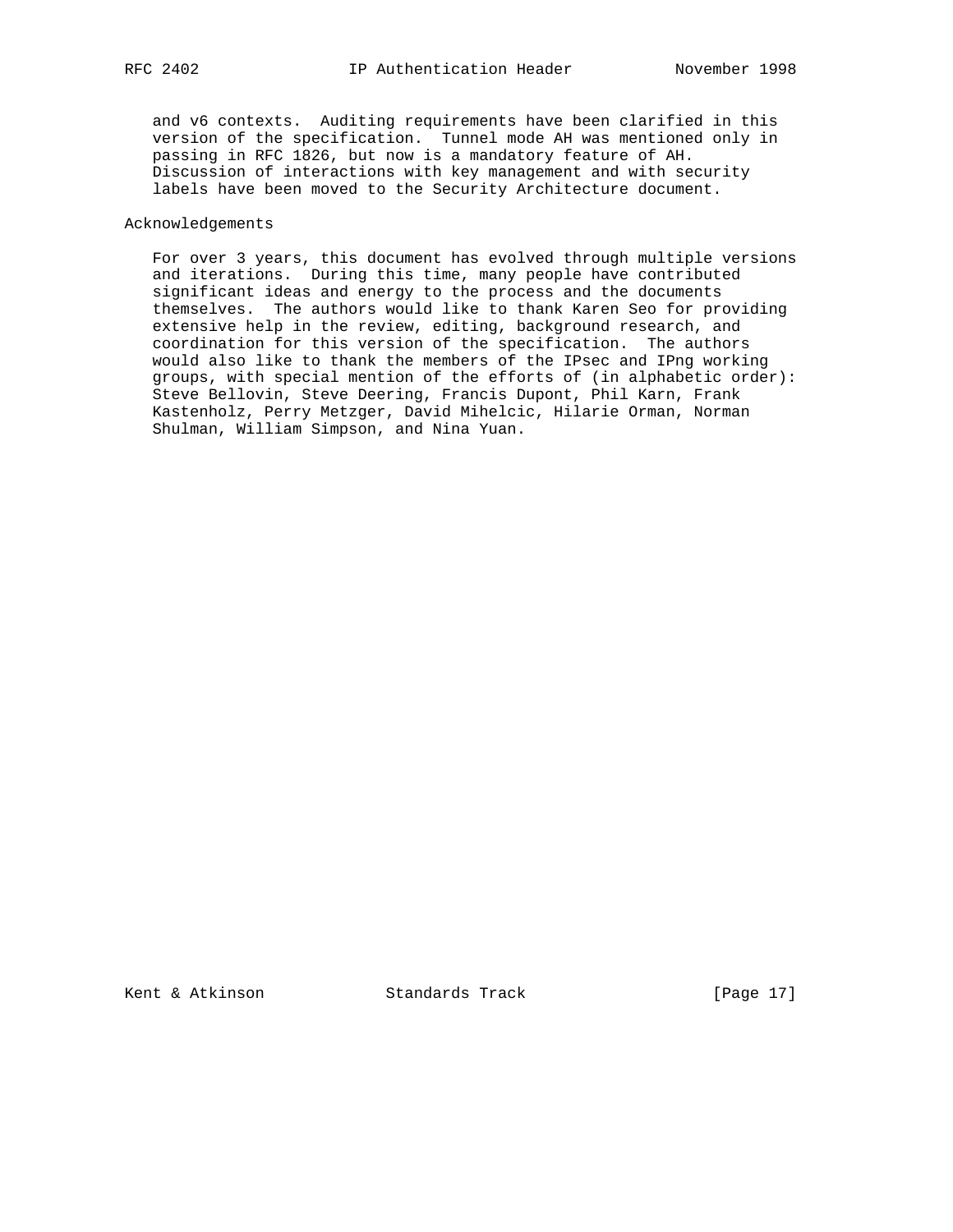Appendix A -- Mutability of IP Options/Extension Headers

A1. IPv4 Options

 This table shows how the IPv4 options are classified with regard to "mutability". Where two references are provided, the second one supercedes the first. This table is based in part on information provided in RFC1700, "ASSIGNED NUMBERS", (October 1994).

|              |                   | Opt. |                                          |                                                       |
|--------------|-------------------|------|------------------------------------------|-------------------------------------------------------|
|              | Copy Class # Name |      |                                          | Reference                                             |
|              |                   |      | IMMUTABLE -- included in ICV calculation |                                                       |
|              |                   |      | 0 0 0 End of Options List [RFC791]       |                                                       |
|              |                   |      | 0 0 1 No Operation<br>[RFC791]           |                                                       |
| $\mathbf 1$  |                   |      | 0 2 Security                             | [RFC1108(historic but in use)]                        |
| $\mathbf 1$  |                   |      |                                          | 0 5 Extended Security [RFC1108(historic but in use)]  |
| $\mathbf 1$  |                   |      |                                          | 0 6 Commercial Security [expired I-D, now US MIL STD] |
| $\mathbf{1}$ |                   |      | 0 20 Router Alert<br>[RFC2113]           |                                                       |
| $\mathbf{1}$ | $\overline{0}$    |      | 21 Sender Directed Multi- [RFC1770]      |                                                       |
|              |                   |      | Destination Delivery                     |                                                       |
|              | MUTABLE -- zeroed |      |                                          |                                                       |
|              |                   |      | 1 0 3 Loose Source Route                 | [RFC791]                                              |
|              |                   |      | 0 2 4 Time Stamp                         | [RFC791]                                              |
|              |                   |      | 0 0 7 Record Route                       | [RFC791]                                              |
| $\mathbf{1}$ |                   |      | 0 9 Strict Source Route [RFC791]         |                                                       |
| $\Omega$     | $\overline{2}$    |      | 18 Traceroute                            | [RFC1393]                                             |
|              |                   |      | EXPERIMENTAL, SUPERCEDED -- zeroed       |                                                       |
|              |                   |      | 1 0 8 Stream ID                          | [RFC791, RFC1122 (Host Req)]                          |
|              |                   |      | 0 0 11 MTU Probe                         | [RFC1063, RFC1191 (PMTU)]                             |
|              |                   |      | 0 0 12 MTU Reply                         | [RFC1063, RFC1191 (PMTU)]                             |
| $\mathbf 1$  | $\overline{0}$    |      | 17 Extended Internet Proto               | [RFC1385, RFC1883 (IPv6)]                             |
| $\mathbf 0$  | $\overline{0}$    |      | 10 Experimental Measurement [ZSu]        |                                                       |
| $\mathbf 1$  | 2                 |      | 13 Experimental Flow Control [Finn]      |                                                       |
| $\mathbf 1$  | 0                 |      | 14 Experimental Access Ctl               | [Estrin]                                              |
| $\mathbf 0$  | $\overline{0}$    |      | 15 ???                                   | [VerSteeq]                                            |
| $\mathbf{1}$ |                   |      | 0 16 IMI Traffic Descriptor              | [Lee]                                                 |
| $\mathbf{1}$ | $\Omega$          |      | 19 Address Extension                     | [Ullmann IPv7]                                        |

 NOTE: Use of the Router Alert option is potentially incompatible with use of IPsec. Although the option is immutable, its use implies that each router along a packet's path will "process" the packet and consequently might change the packet. This would happen on a hop by hop basis as the packet goes from router to router. Prior to being processed by the application to which the option contents are directed, e.g., RSVP/IGMP, the packet should encounter AH processing.

Kent & Atkinson Standards Track [Page 18]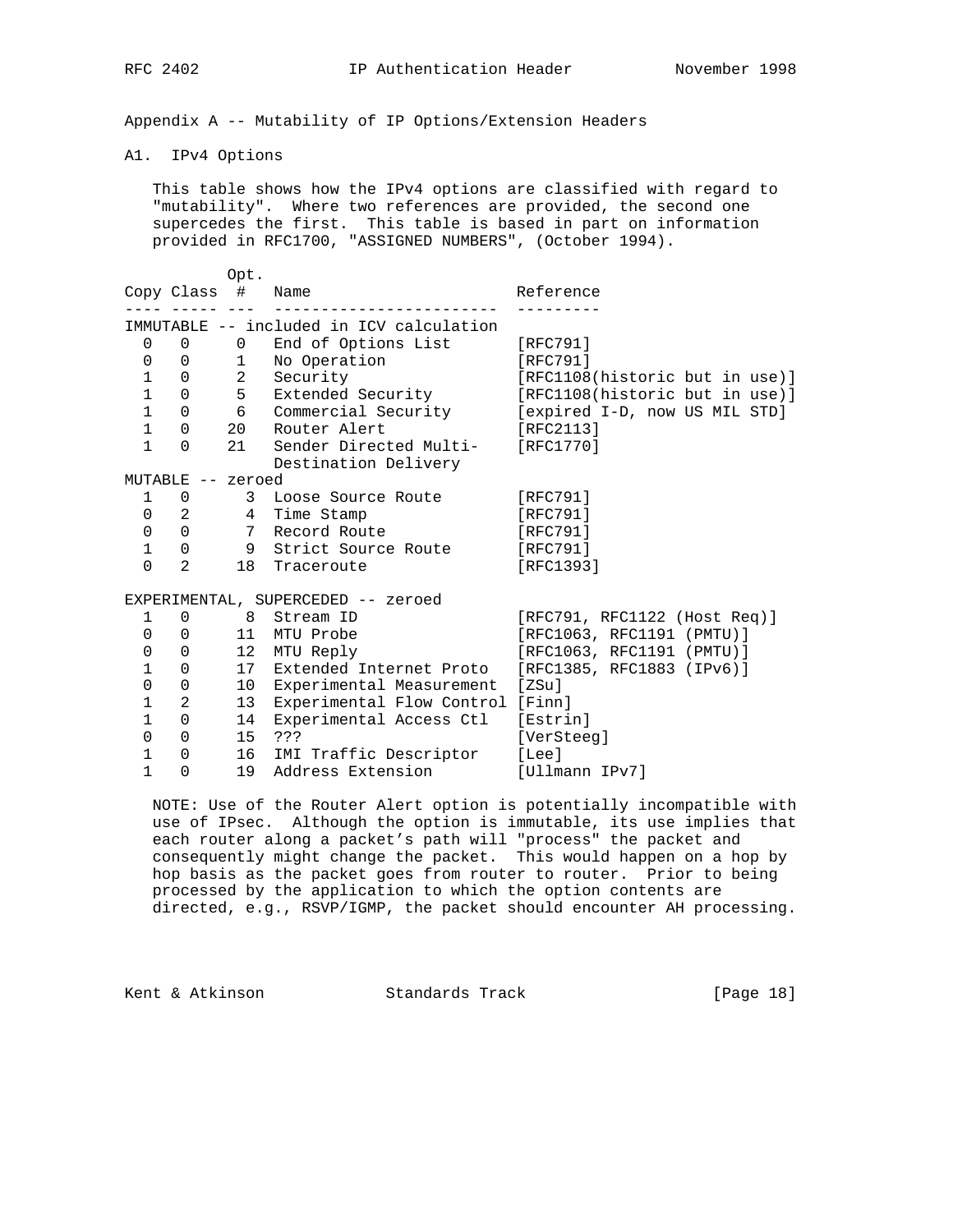However, AH processing would require that each router along the path is a member of a multicast-SA defined by the SPI. This might pose problems for packets that are not strictly source routed, and it requires multicast support techniques not currently available.

 NOTE: Addition or removal of any security labels (BSO, ESO, CIPSO) by systems along a packet's path conflicts with the classification of these IP Options as immutable and is incompatible with the use of IPsec.

 NOTE: End of Options List options SHOULD be repeated as necessary to ensure that the IP header ends on a 4 byte boundary in order to ensure that there are no unspecified bytes which could be used for a covert channel.

A2. IPv6 Extension Headers

 This table shows how the IPv6 Extension Headers are classified with regard to "mutability".

Option/Extension Name **Reference** 

|  | MUTABLE BUT PREDICTABLE -- included in ICV calculation |  |  |           |  |
|--|--------------------------------------------------------|--|--|-----------|--|
|  | Routing (Type 0)                                       |  |  | [RFC1883] |  |

|                     |  |  |           | BIT INDICATES IF OPTION IS MUTABLE (CHANGES UNPREDICTABLY DURING TRANSIT) |  |
|---------------------|--|--|-----------|---------------------------------------------------------------------------|--|
| Hop by Hop options  |  |  | [RFC1883] |                                                                           |  |
| Destination options |  |  | [RFC1883] |                                                                           |  |

NOT APPLICABLE Fragmentation [RFC1883]

- Options -- IPv6 options in the Hop-by-Hop and Destination Extension Headers contain a bit that indicates whether the option might change (unpredictably) during transit. For any option for which contents may change en-route, the entire "Option Data" field must be treated as zero-valued octets when computing or verifying the ICV. The Option Type and Opt Data Len are included in the ICV calculation. All options for which the bit indicates immutability are included in the ICV calculation. See the IPv6 specification [DH95] for more information.
- Routing (Type 0) -- The IPv6 Routing Header "Type 0" will rearrange the address fields within the packet during transit from source to destination. However, the contents of the packet as it will appear at the receiver are known to the sender and to all intermediate hops. Hence, the

Kent & Atkinson Standards Track [Page 19]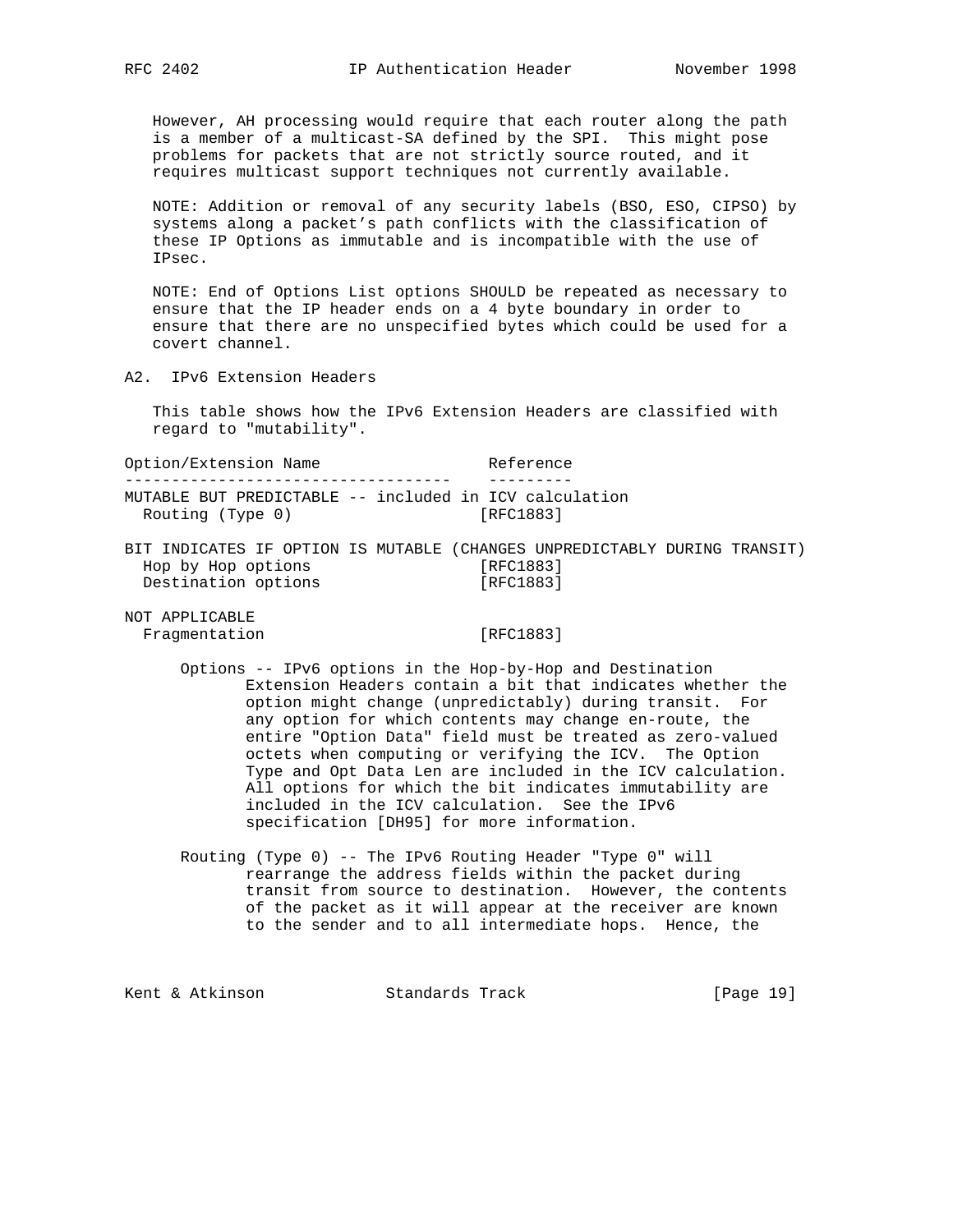IPv6 Routing Header "Type 0" is included in the Authentication Data calculation as mutable but predictable. The sender must order the field so that it appears as it will at the receiver, prior to performing the ICV computation.

 Fragmentation -- Fragmentation occurs after outbound IPsec processing (section 3.3) and reassembly occurs before inbound IPsec processing (section 3.4). So the Fragmentation Extension Header, if it exists, is not seen by IPsec.

> Note that on the receive side, the IP implementation could leave a Fragmentation Extension Header in place when it does re-assembly. If this happens, then when AH receives the packet, before doing ICV processing, AH MUST "remove" (or skip over) this header and change the previous header's "Next Header" field to be the "Next Header" field in the Fragmentation Extension Header.

> Note that on the send side, the IP implementation could give the IPsec code a packet with a Fragmentation Extension Header with Offset of 0 (first fragment) and a More Fragments Flag of 0 (last fragment). If this happens, then before doing ICV processing, AH MUST first "remove" (or skip over) this header and change the previous header's "Next Header" field to be the "Next Header" field in the Fragmentation Extension Header.

#### References

- [ATK95] Atkinson, R., "The IP Authentication Header", RFC 1826, August 1995.
- [Bra97] Bradner, S., "Key words for use in RFCs to Indicate Requirement Level", BCP 14, RFC 2119, March 1997.
- [DH95] Deering, S., and B. Hinden, "Internet Protocol version 6 (IPv6) Specification", RFC 1883, December 1995.
- [HC98] Harkins, D., and D. Carrel, "The Internet Key Exchange (IKE)", RFC 2409, November 1998.
- [KA97a] Kent, S., and R. Atkinson, "Security Architecture for the Internet Protocol", RFC 2401, November 1998.
- [KA97b] Kent, S., and R. Atkinson, "IP Encapsulating Security Payload (ESP)", RFC 2406, November 1998.

Kent & Atkinson Standards Track [Page 20]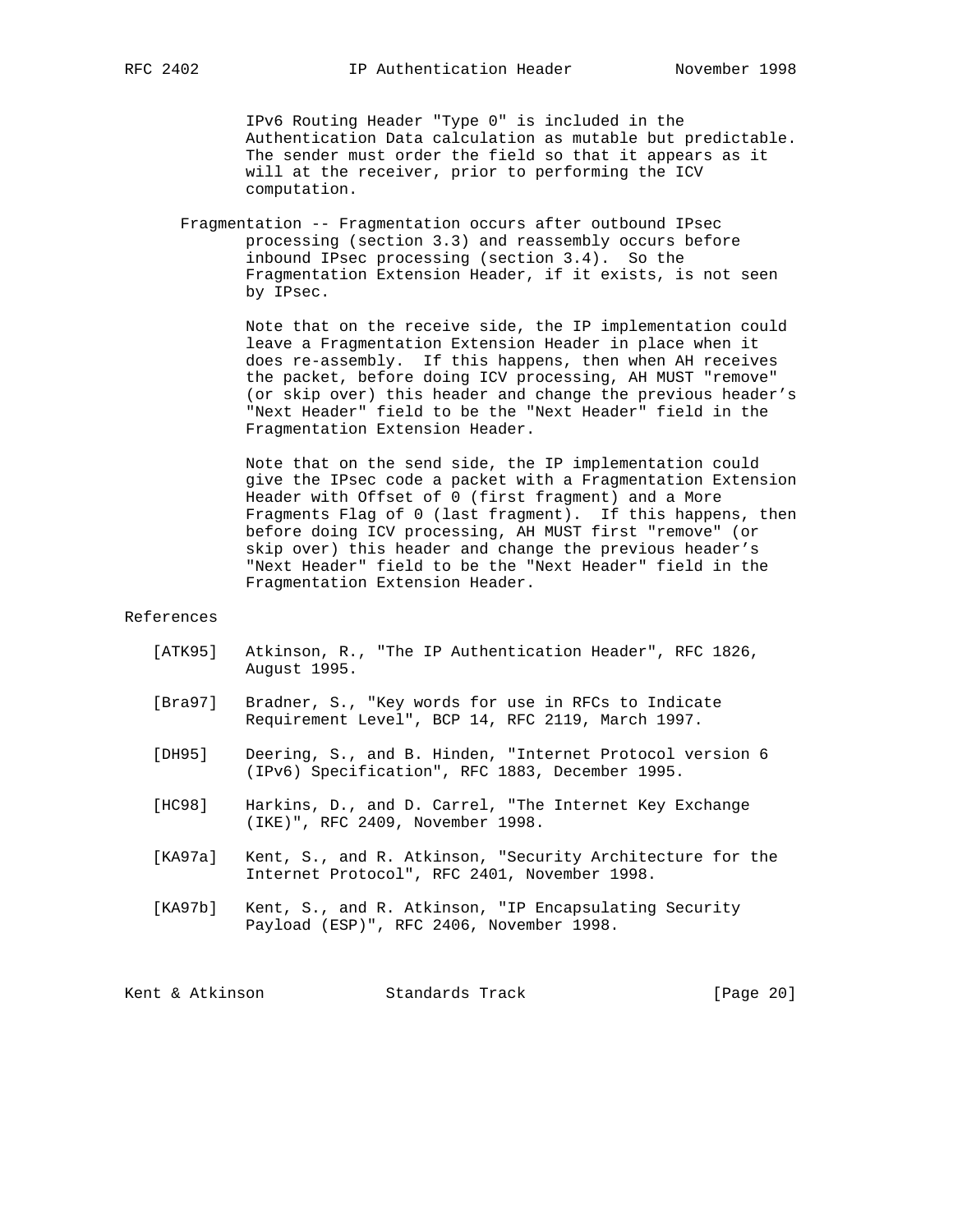- [MG97a] Madson, C., and R. Glenn, "The Use of HMAC-MD5-96 within ESP and AH", RFC 2403, November 1998.
- [MG97b] Madson, C., and R. Glenn, "The Use of HMAC-SHA-1-96 within ESP and AH", RFC 2404, November 1998.
- [STD-2] Reynolds, J., and J. Postel, "Assigned Numbers", STD 2, RFC 1700, October 1994. See also: http://www.iana.org/numbers.html

Disclaimer

 The views and specification here are those of the authors and are not necessarily those of their employers. The authors and their employers specifically disclaim responsibility for any problems arising from correct or incorrect implementation or use of this specification.

Author Information

 Stephen Kent BBN Corporation 70 Fawcett Street Cambridge, MA 02140 USA

 Phone: +1 (617) 873-3988 EMail: kent@bbn.com

 Randall Atkinson @Home Network 425 Broadway, Redwood City, CA 94063 USA

 Phone: +1 (415) 569-5000 EMail: rja@corp.home.net

Kent & Atkinson Standards Track [Page 21]